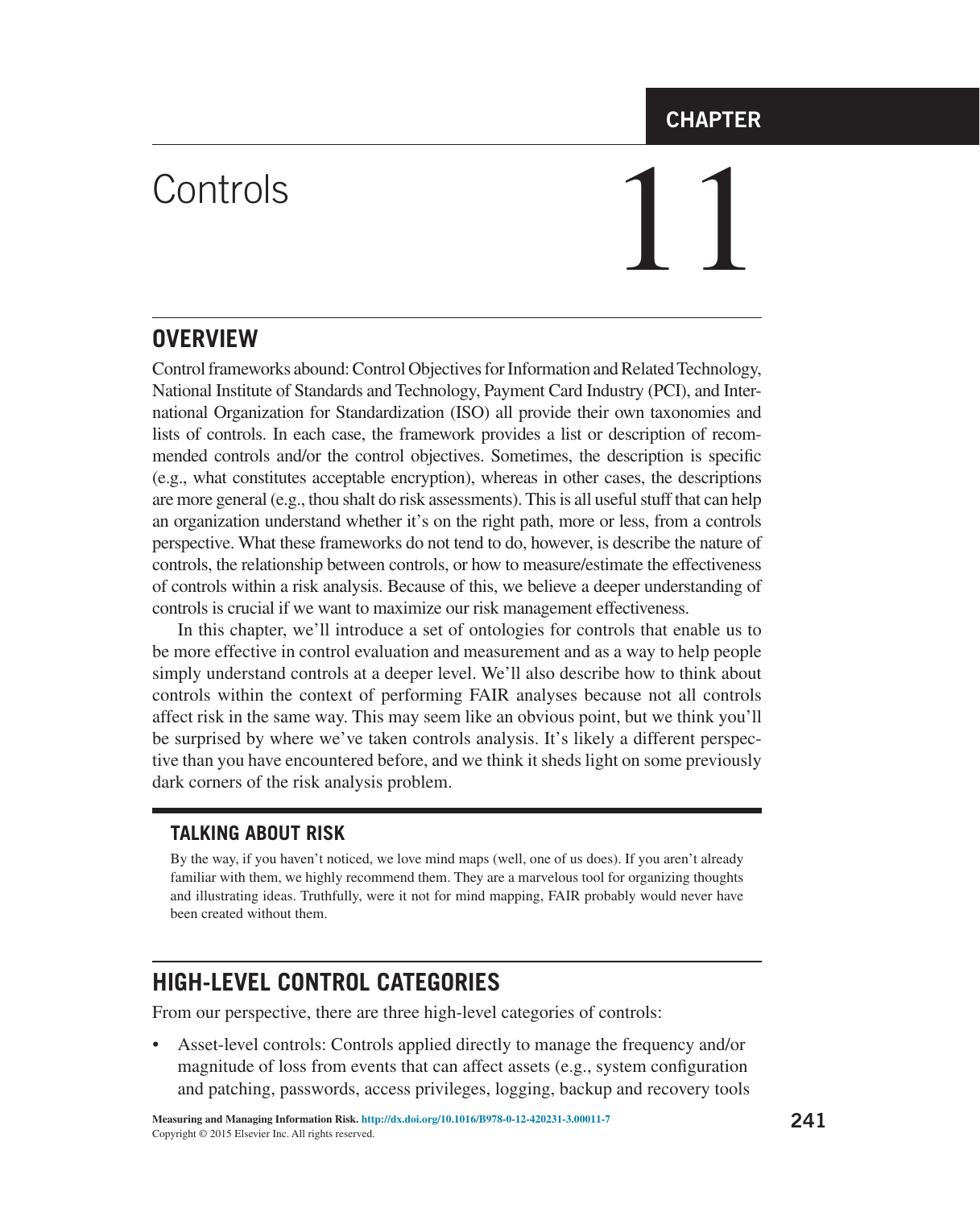and processes, door locks, and HVAC systems). The thing to keep in mind is that loss occurs when threats negatively affect assets, so from that perspective, these controls are the most direct link to managing loss exposure.

- Variance controls: Controls intended to minimize the variance of asset-level controls over time (e.g., policies, standards, education and awareness training, well-defined processes, automation, auditing and testing, and remediation). As we'll discuss further on, although asset-level controls are the most direct link to loss exposure, managing variance is the key to asset-level control effectiveness over time. In fact, we believe the condition of variance controls is often the best measure of an organization's overall risk posture.
- Decision-making controls: Those elements that help stakeholders define, adjust, and enforce expectations, and allocate resources to achieve risk management objectives (e.g., organization objectives, laws and regulations, risk tolerance definitions, metrics, reporting, and risk analyses). Another way of thinking about these controls is that they're intended to prevent, detect, and respond to bad risk management decisions.

We'll discuss each of these categories and how they work together, beginning with asset-level controls. Before we discuss these categories, we need to introduce the concept of control relationships.

### **TALKING ABOUT RISK**

In the early days of FAIR, the Resistive Strength factor within the ontology was called Control Strength. Unfortunately, it was soon apparent that people were including all kinds of controls in their estimate of "Control Strength," including things that should be accounted for elsewhere in the model (e.g., backup processes that affect loss magnitude but not vulnerability). As a result, their Control Strength estimates were sometimes inaccurate. When I (J.J.) realized this, I also realized that I hadn't thought through the controls aspect of the ontology as thoroughly as I needed to. This led me down a long path of trying to understand—really understand—controls. The results of this understanding are presented within this chapter.

### **CONTROL RELATIONSHIPS**

Not surprisingly, controls have relationships between each other. For example, some controls depend on the existence of other controls to be effective. To illustrate this point, let's start simple. Imagine that there are only three categories of asset-level controls: preventative, detective, and responsive (Figure 11.1). Preventative controls affect the likelihood of a loss event occurring, detective controls enable us to recognize when a loss event has occurred, and responsive controls allow us to minimize the loss event's effect on the organization. (We'll go deeper soon, but for now we just need to make a couple of key points regarding the relationship between controls of varying types.)

Imagine that it's possible to have controls that are perfect (i.e., they are 100% effective) (Figure 11.2). (Yes, we know there is no such thing as a perfect control, but bear with us while we make a point.) With perfect *preventative* controls, we wouldn't need detective or responsive controls, because there would be no loss events to detect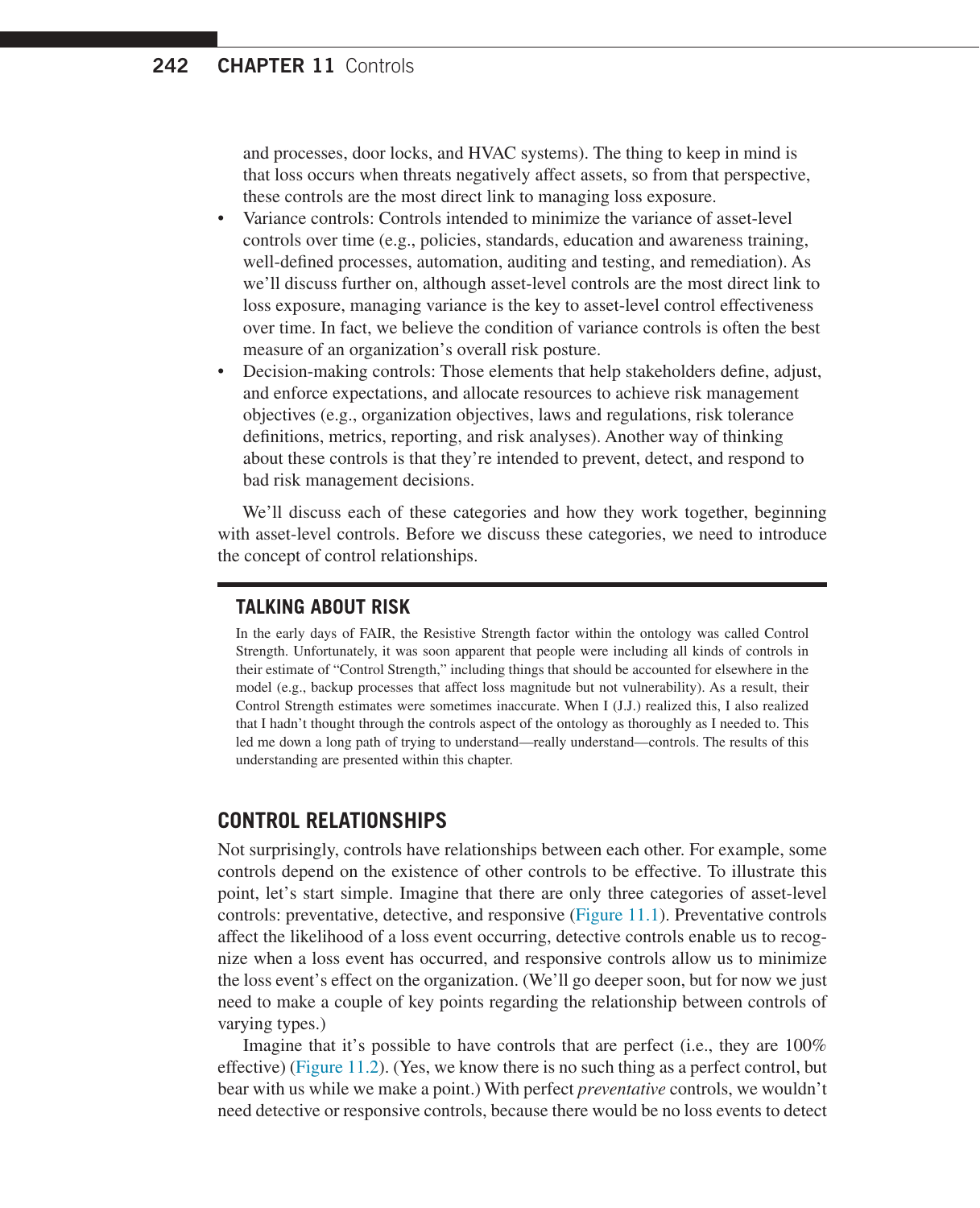



Basic control ontology.



### **FIGURE 11.2**

Controls in a perfect world.

or respond to. Example: Suppose there were such a thing as unbreakable encryption, both in terms of key strength and how it's used. With perfect encryption, we wouldn't need to worry about detecting when someone has broken the encryption, nor would we need to have an incident response capability to manage such an event. (This whole concept of control perfection has got to be driving some of you nuts… Hang in there.)

Conversely, with perfect detective and responsive controls, there would be no need for preventative controls (i.e., instantaneous detection and response capabilities that eliminate the materialization of loss even when preventative controls fail) (Figure 11.3). Example: Assume someone breaks our encryption. We would detect it instantaneously, and our response would eliminate any potential for loss to materialize.

To eliminate the need for preventative controls, however, we need to have both perfect detection *and* perfect response. If either of these is imperfect, then our need for preventative controls returns.

The point of this fantasy is to illustrate that control relationships take either of two forms: *and* or *or*. Those of you with engineering backgrounds or other exposure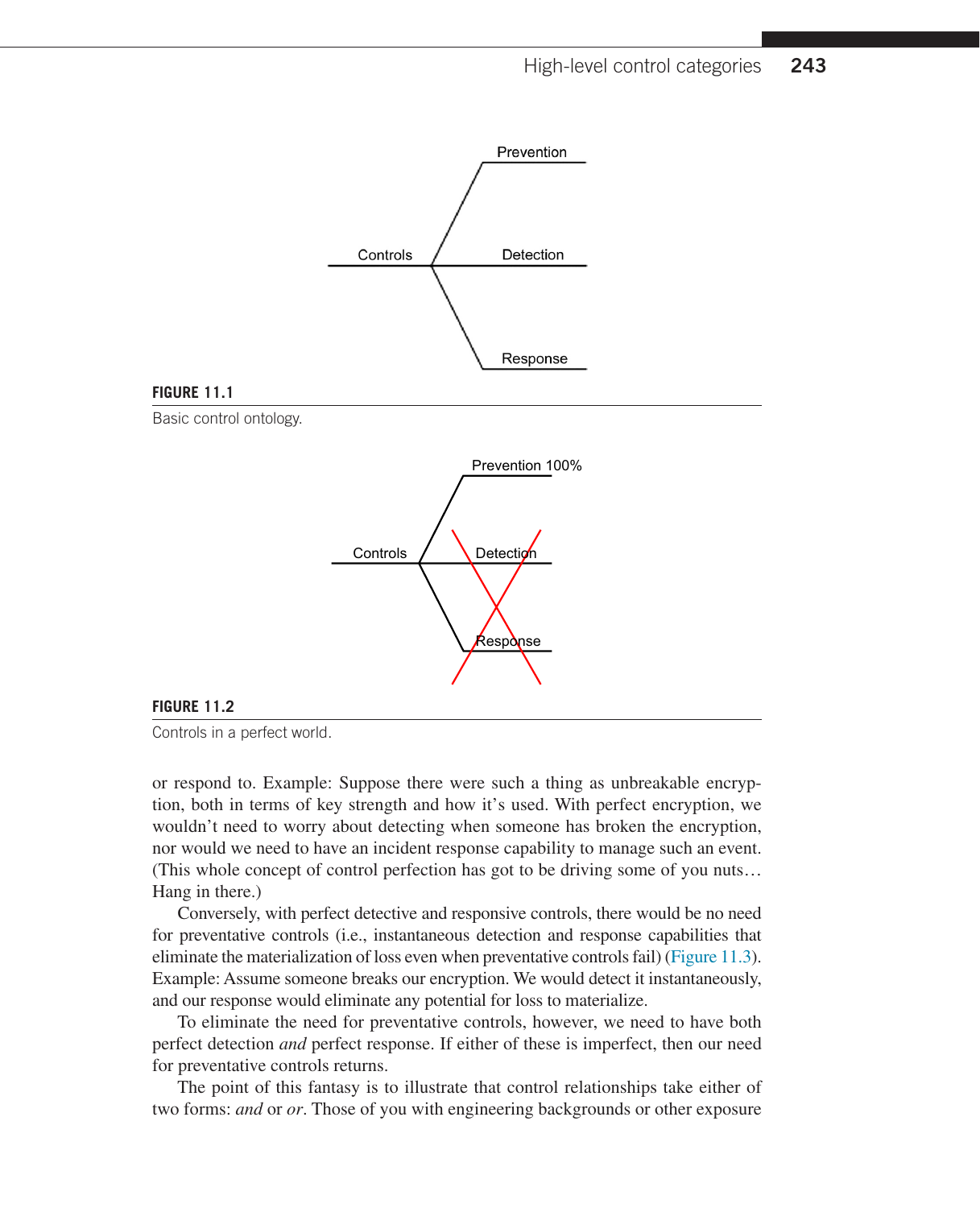

### **FIGURE 11.3**

Alternate version of controls in a perfect world.

to Boolean logic may have already recognized this. Preventative controls have an *or* relationship with the combination of detection and response controls, whereas detection and response have an *and* relationship between each other. In other words, we can have preventative controls *or* detection *and* response controls.

### **TALKING ABOUT RISK**

For those of you who aren't familiar with Boolean concepts, simply think of it this way: when an *and* relationship exists between two controls, *both* have to be effective for their benefit to be realized. For example, you can have the best detection capability in the world, but if your response capabilities are badly broken, then the overall capability is broken. With an *or* relationship, if *either* of two controls is effective, then the overall benefit is realized.

Now let's set fantasy aside. Suppose our preventative controls are only 90% effective. In other words, when threat agents act in a manner that could result in loss, 90% of the time their actions are thwarted (e.g., only 10% of fraud attempts are successful at gaining access to money). This means that 10% of the time we have to detect that a loss event has occurred and respond to it. Therefore, if our detection and response controls are, in combination, 90% effective against that 10% of events (e.g., we are able to recover 90% of the money the fraudsters tried to run off with), then the combined preventative, detective, and responsive control effectiveness is 99% (Figure 11.4).



Combined effectiveness.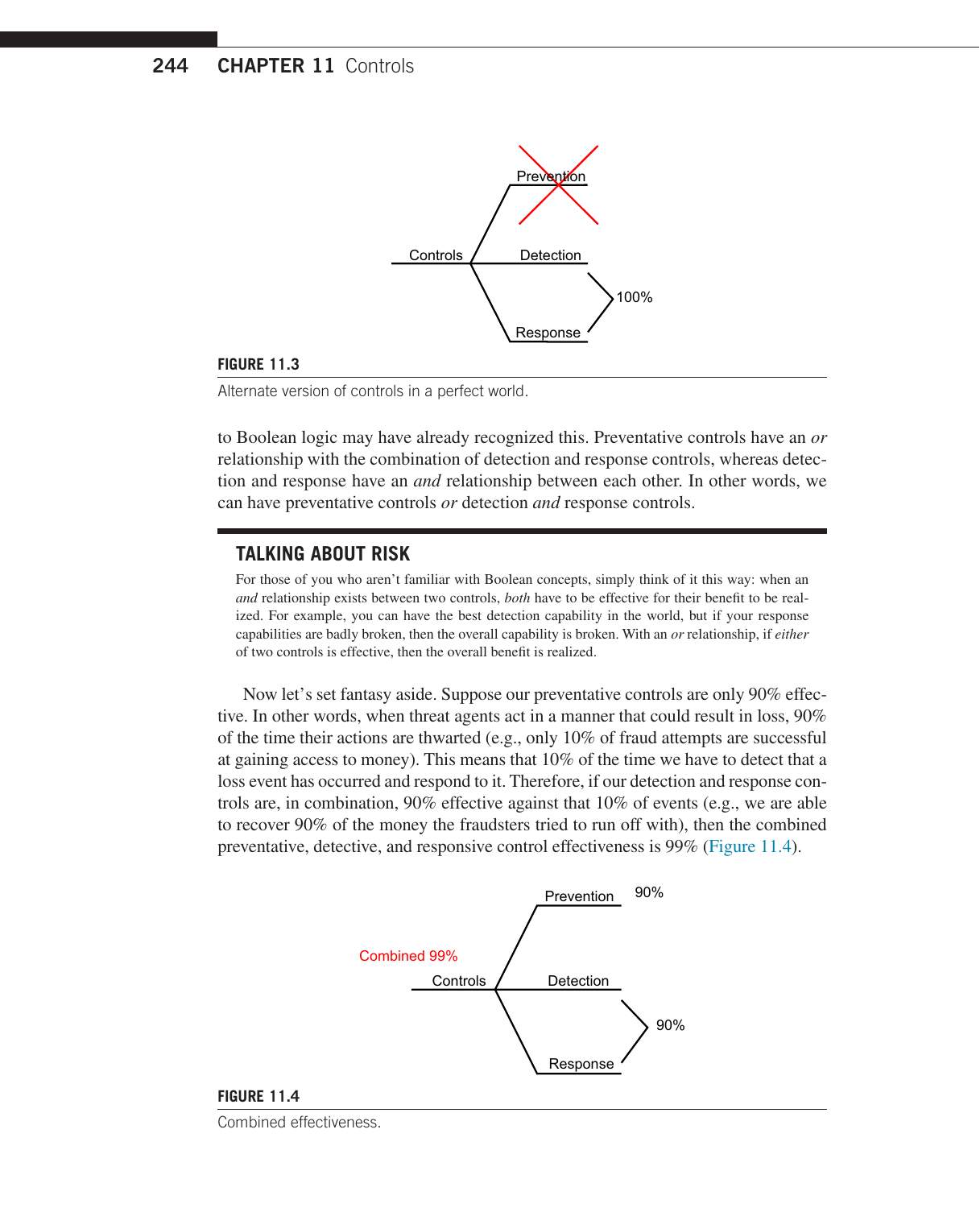Being able to recognize the relationships and dependencies between different controls enables us to more effectively recognize where gaps exists, and prevent gaps in the first place. It also enables us to do a better job of gauging the efficacy of combinations of controls.

# **ASSET-LEVEL CONTROLS AN ONTOLOGY FOR ASSET-LEVEL CONTROLS**

As you can see in Figure 11.5, our controls ontology takes a different approach than most. We've found this logical breakdown and additional detail to be extremely helpful in controls analysis and selection. At the first layer of abstraction in this ontology, we have the traditional categories of prevention, detection, and response. Unfortunately, this is about as far as many people tend to go in terms of characterizing the role of different controls. The problem with not going any deeper is that we lose the ability to explicitly evaluate and consider the relationships between controls. This level of abstraction is specific to loss events





Asset-level control ontology.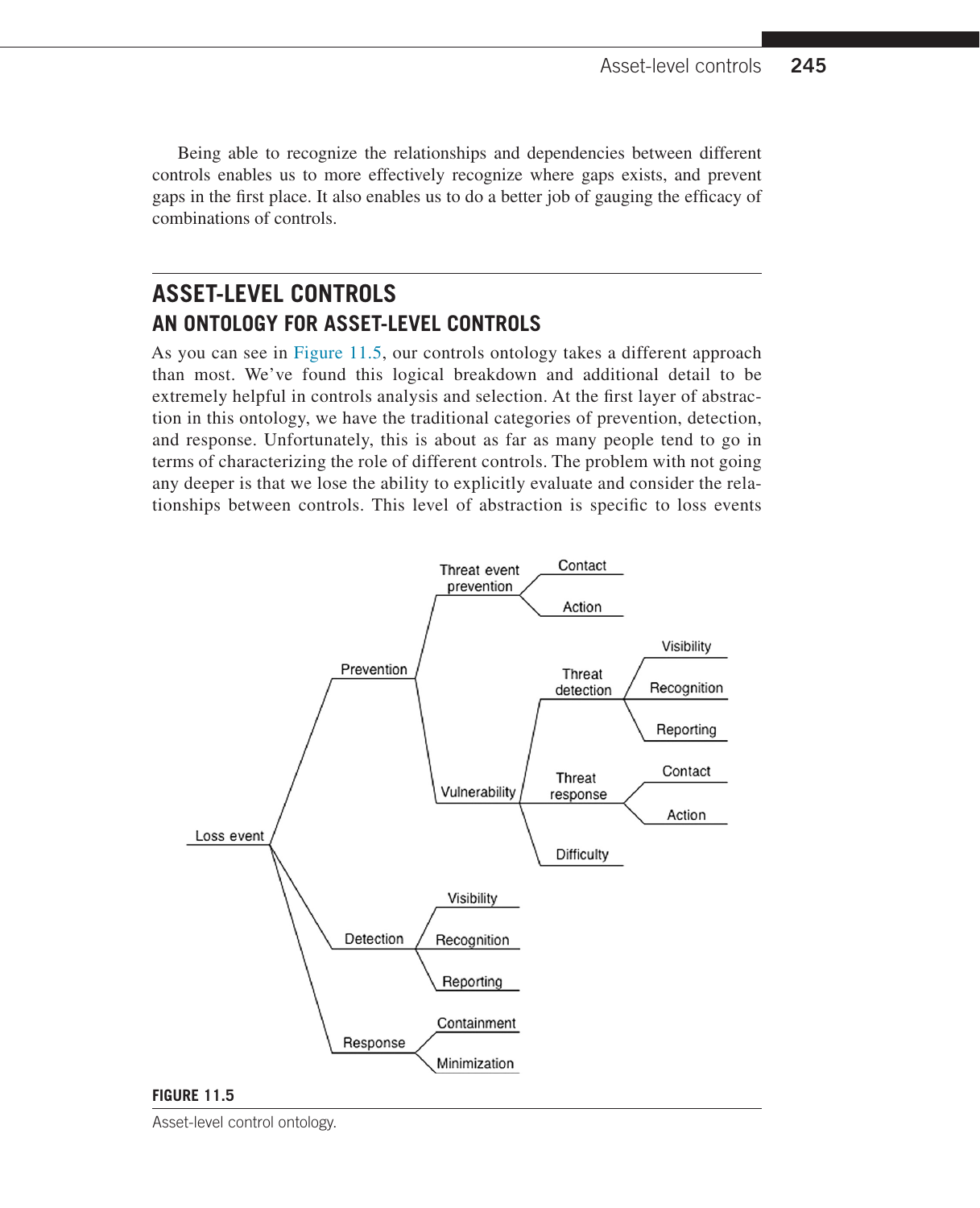



Prevention control ontology.

(i.e., preventing loss events, or detecting and responding to loss events). The reason for this distinction will become clear as we describe the rest of the ontology. At the next layer of abstraction, under prevention, it begins to get a little more interesting (Figure 11.6). Here, we have two branches: Threat Event Prevention and Vulnerability.

# **THREAT EVENT PREVENTION**

There are two approaches to preventing threat events: (1) minimizing contact between the threat agent and the asset, and (2) reducing the probability of action on the part of the threat agent (Figure 11.7). For example, if we don't hike in a part of the wilderness where grizzly bears are active, we reduce the frequency of contact (which reduces the frequency of attacks and, thus, the frequency of losses). Or, we can wear a "bear bell" (these really exist) while hiking, which alerts the bear of our approach and allows the bear to vacate the area. In this case, contact has occurred (i.e., the threat agent is aware of the asset and in a position to attack but chooses not to because they aren't surprised by the hiker and, thus, have time to get away). These two control functions have an *or* relationship (i.e., they aren't dependent on each other, and if either of them was "perfect," you wouldn't need the other).



### **FIGURE 11.7**

Prevention Threat Event Frequency control ontology.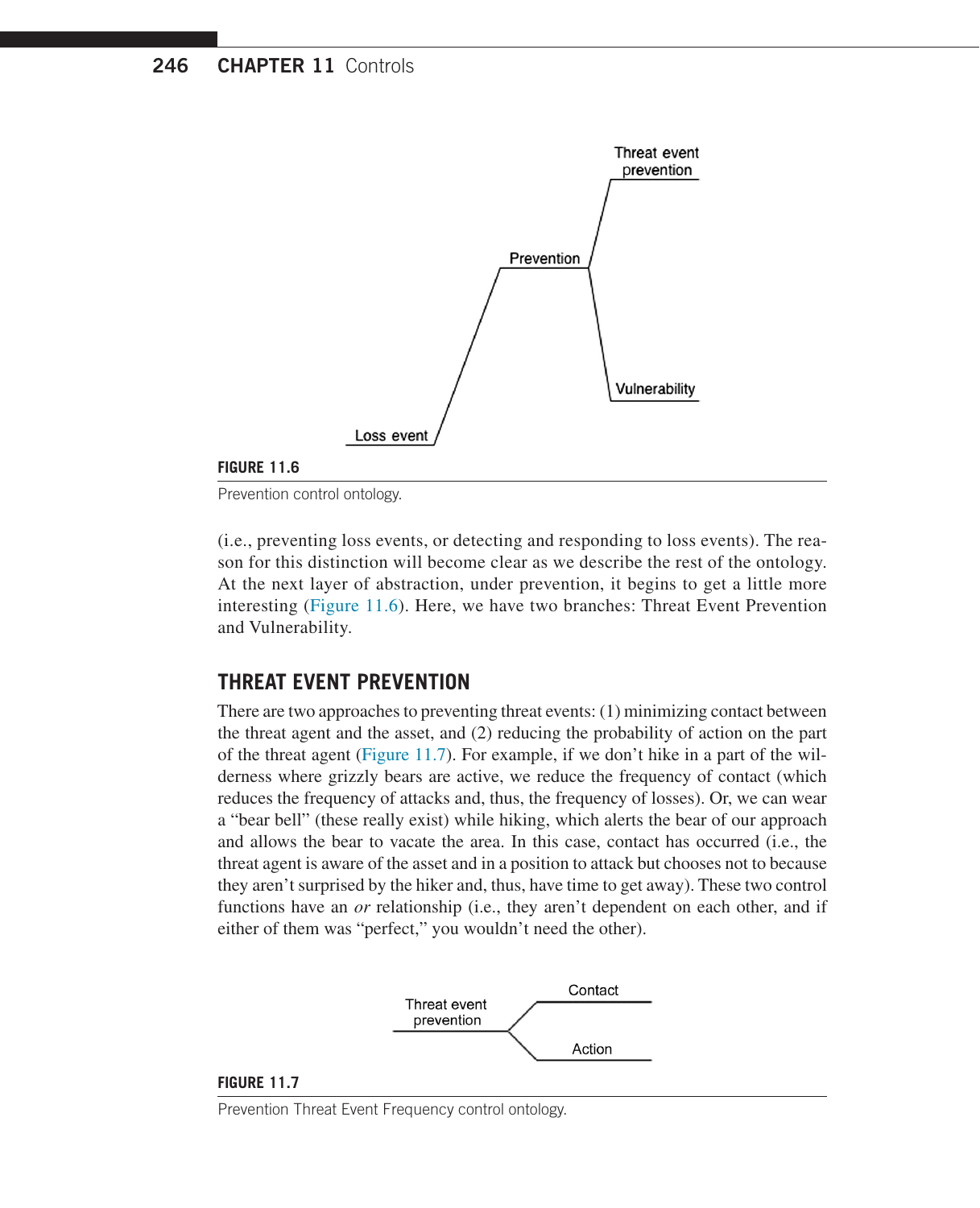Other examples of minimizing contact frequency would include the following:

- Introducing layers of defense between the asset and the threat agent (e.g., employment screening processes and firewalls)
- Reducing the number of threat agents (e.g., good hiring and personnel management processes)
- Reducing the asset surface area (e.g., reducing the number of assets)
- Other examples of reducing threat agent probability of action include the following:
	- Hardening the target (or making it appear to be hardened)
	- Reducing the threat agent's perception of asset value
	- Increasing the threat agent's perception of risk (e.g., introducing effective and secure logging/monitoring capabilities and enforcement practices)

# **VULNERABILITY**

The Vulnerability branch (Figure 11.8) refers to controls that determine the likelihood that a threat event will result in a loss event.

# **THREAT EVENT DETECTION**

Threat event detection has three components to it: visibility, recognition, and reporting. Visibility is simply a matter of having data that will contain evidence of a threat event if it occurs. One example would be closed circuit television cameras on the outside of a building. Properly aimed (and turned on), these devices provide visibility into activities at potential points of attack. Recognition is a matter of being able to discern that a threat event is underway (e.g., Hey! Someone's attempting to pick the lock on the door!). This may be a matter of simply having someone (or something) watching the monitor/logs and who is capable of discerning anomalous activity. Reporting consists of engaging a response function to intervene in the threat event, ideally before it becomes a loss event (e.g., notifying the guard force). This timeliness consideration highlights the fact that it isn't enough to just have visibility, recognition, and



### **FIGURE 11.8**

Vulnerability control ontology.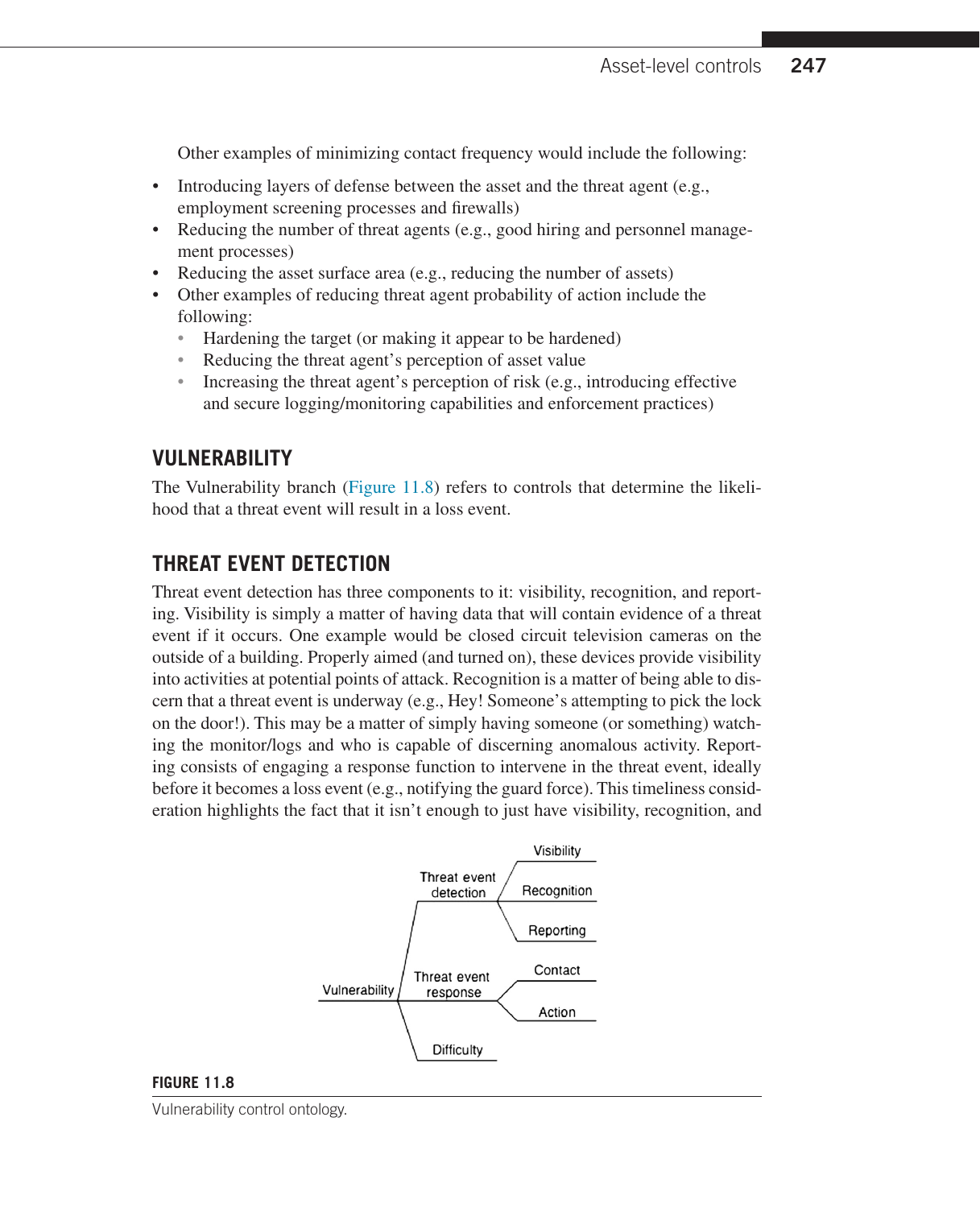reporting. These elements also have to be timely. These three elements are also a great example of an *and* relationship. It doesn't matter how perfect any two of these are. If any one of them is deficient, the entire detection function isn't going to be effective.

# **THREAT EVENT RESPONSE**

When a threat event is in progress, there can sometimes be an opportunity to intervene before loss actually materializes. Of course, for that to happen, the threat event has to be detected and reported in a timely enough manner to engage a response capability. You may have noticed that the two elements under Threat event response are the same as those under Threat event prevention. In this case, contact refers to the process of breaking contact with the threat agent (e.g., running away, or blocking the IP address of an attacker). Action refers to terminating the threat agent's actions before they're completed (e.g., terminating the threat agent (choose your own definition for "terminating") or increasing the threat agent's perception of risk (e.g., setting off alarm bells)).

### **TALKING ABOUT RISK**

When you map Threat Event Detection and Response controls against the FAIR taxonomy, where do they apply? When asking that question in training classes, the most common reply is "Resistance Strength/Difficulty." Actually, however, these two elements affect "Threat Capability." Here's why: if we think about the factors that make up Threat Capability, they include skills and resources. Resources are a function of time and materials. If we're able to limit the amount of time a threat agent has to complete their action, then we have reduced their capability. It's subtle; however, we like to use this as an example of where the ontology can help us think more clearly and deeply on our control opportunities when needed.

# **DIFFICULTY**

Difficulty is simply any control that directly obstructs a threat agent's ability to inflict harm. Common examples within an information security context include passwords, access privileges, hardened system configurations, encryption, and secure application coding practices. Examples (usually) outside of an information security context include bars on windows, bulletproof glass, and armor.

### **CASE STUDY**

While working an engagement as a consultant to a bank, the bank's information security team lamented that they had purchased a technology to help manage data leakage, but bank management wouldn't let them deploy it fully. Specifically, the technology was capable of blocking the ability to write sensitive information to USB ports, but management would only let them turn on the technology's logging and notification function. In other words, whenever someone would try to move sensitive information onto a USB device, the technology would pop up a warning that the action was being logged and reported, and that it was against policy. In the information security team's view, this was next to useless.

The information security team was asked whether most USB drive use was malicious or simply a shortcut people were taking to make getting their jobs done more easily. They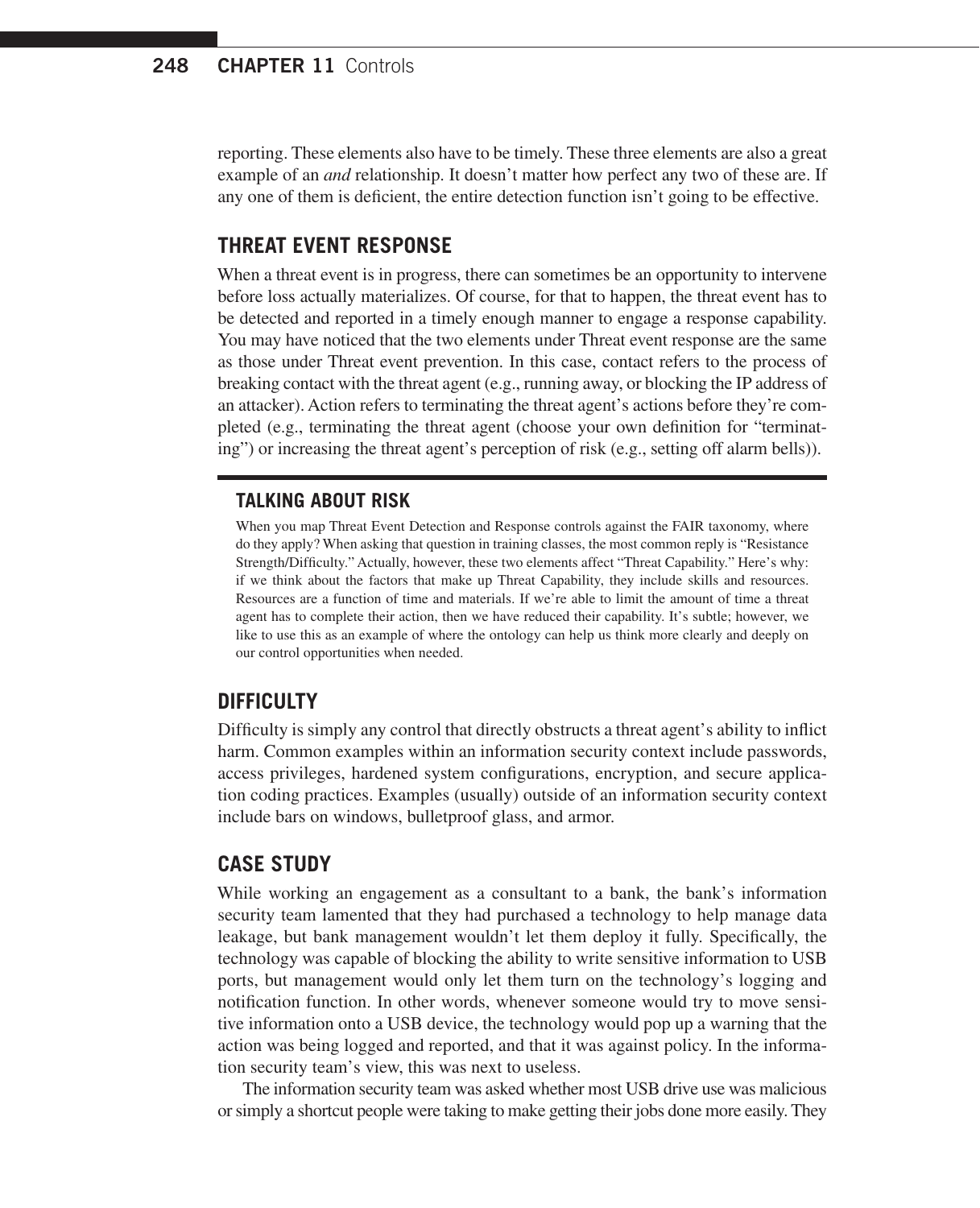concluded that, by far, the most common use-case was simply as a shortcut. They were then asked what percentage of bank employees, when presented with the technology's warning message, would complete the act of moving sensitive data to the USB drive. Their estimate was that less than 5% (1 of 20) would complete the act. In other words, even in its "degraded" state, this control was estimated to be approximately 95% effective in terminating this specific (and by far most frequent) threat agent activity, which translates ultimately into a lower loss event frequency. Of course, its effectiveness against a more determined malicious actor would probably be significantly less. Regardless, it was anything but useless.

This may be a good time to point out that, as illustrated in the previous example, controls often provide value in more than one element of the ontology. The data leakage technology's blocking function would be an example of Difficulty, whereas its logging, reporting, and notification functions played a role in threat event prevention (by deterring action), threat event detection and response, and loss event management, as we will see later. As you think about the various controls you use, it's important to consider where they fit in the ontology.

### **TALKING ABOUT RISK**

What role would camouflage play as a control? How about network segmentation? At this point, you should begin asking yourself these kinds of questions. Also, start to think about the *and/or* relationship between combinations of controls.

By the way, one of our pet peeves is the claim that, "Security by obscurity is no security at all." Really? If that's the case, then we had better alert our military and intelligence organizations to forget about cover stories and camouflage. Sure, you may not want to depend solely on obscurity, but it has its place as a control and in some circumstances can be quite effective.

# **LOSS EVENT DETECTION**

When threat event prevention and vulnerability management fail, we end up with a loss event that we need to detect and respond to (Figure 11.9).

The first observation to make is that we have the same visibility, recognition, and reporting elements herein as we did in vulnerability management/detection. And, in fact, in some cases, the same people, technologies, and processes that should or



### **FIGURE 11.9**

Loss event detection control ontology.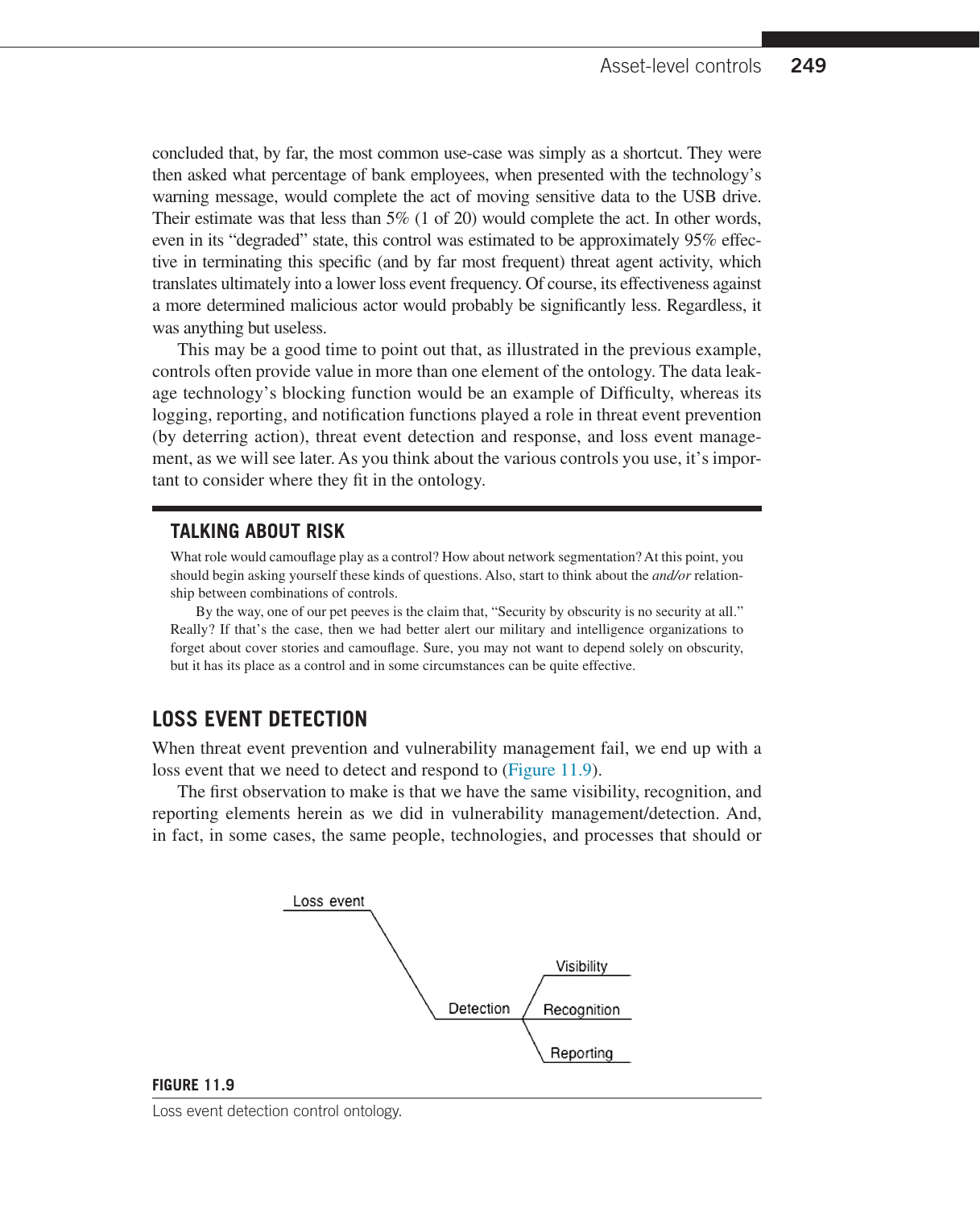could play a role in vulnerability management/detection actually only play a role here because they aren't timely enough to enable effective intervention into a threat event before it becomes a loss event.

Examples of loss event detection controls include the following:

- Financial audits
- Data leakage technologies (not in a blocking mode)
- Burglar alarms

# **LOSS EVENT RESPONSE**

Once a loss event has been detected, response controls kick in (Figure 11.10).

The containment branch contains the same two sub-branches we saw in the threat event/response branch previously described—contact and action—and the descriptions are the same. We still need to either break contact with the threat agent or terminate the threat agent's actions.

Examples would include the following:

- Removing belongings from a flooded building (contact)
- Blocking an attacker's IP address after they'd already breached the network (contact)
- Firing an employee who acted maliciously (contact)
- Threatening or retaliating against an attacker (action)
- Applying an antidote that blocks the effect of a poison (action)

The minimization branch is all about limiting the damage that results from a threat agent's actions on an asset. Examples include the following:

- Restoring normal operations
- Replacing lost or damaged resources





Loss event response control ontology.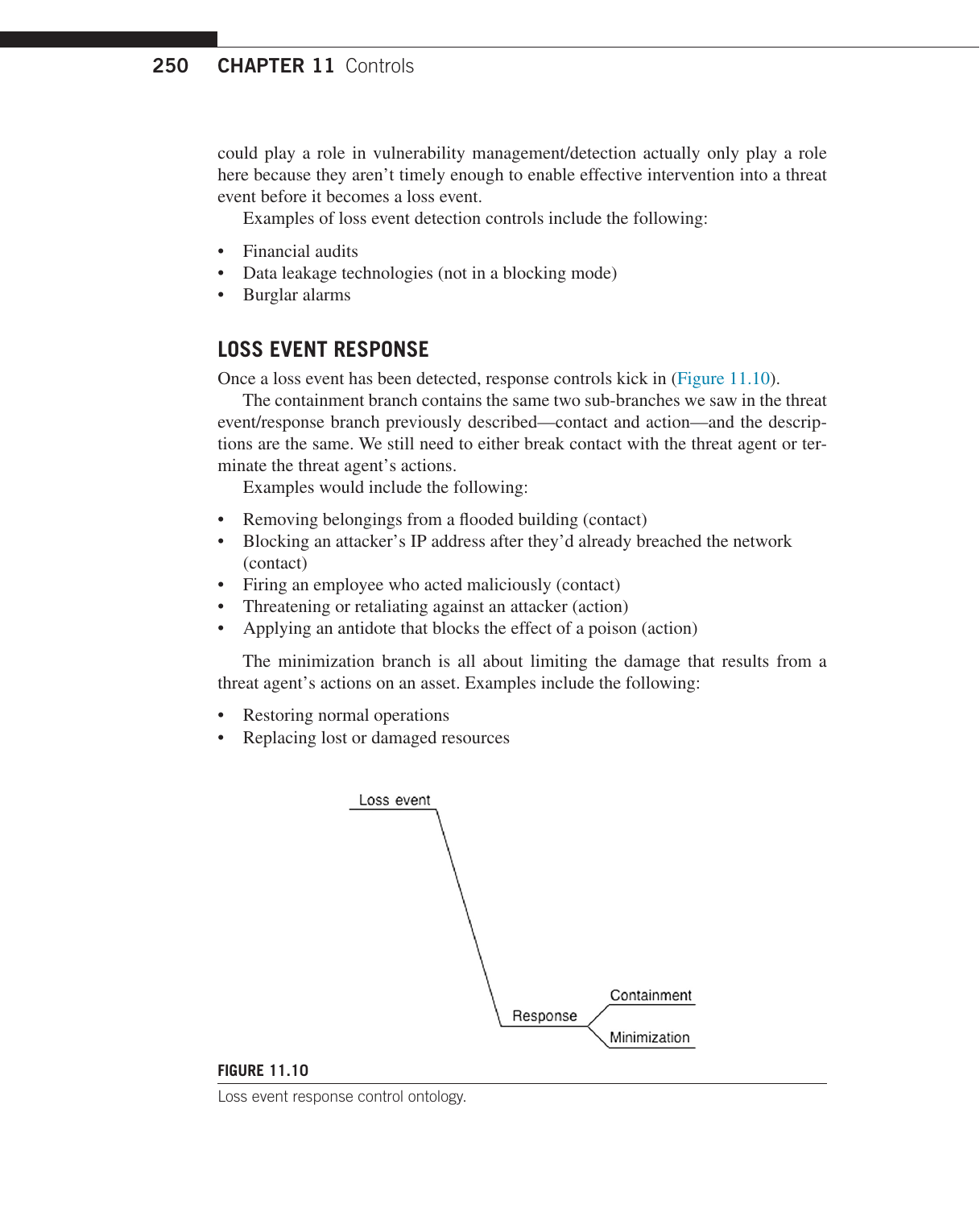- Performing legal or other actions to recover property from perpetrators
- Limiting negative secondary stakeholder reactions (e.g., credit monitoring for customers whose information was compromised, public relations campaign for investors, and voters)

# **ASSET-LEVEL CONTROL EFFECTIVENESS**

There are a couple of things to keep in mind if you want to estimate the effectiveness of controls using this ontology. First, effectiveness should always be estimated as a percentage (e.g., 50% effective). Second, this percentage must be evaluated within the context of the control's purpose. If it's a control that affects threat event frequency, then the control's effectiveness would be estimated in terms of a percentage reduction in threat event frequency (as illustrated in our earlier case study). If the control's effect is on vulnerability (i.e., the percentage of time a threat event becomes a loss event), then you would estimate its effect as a percentage reduction in vulnerability. Finally, if a control affects the magnitude of loss from an event, then its effectiveness would be estimated as a percentage reduction in loss magnitude.

The good news is that, in many cases, you can actually measure these effects. Take the banking case study, for example. The organization could, if it chose to, use the data leakage solution for a period of time without the user notification turned on to establish a baseline of questionable activity. It could then turn on notification and see its effect. We've done this in the past with data leakage (and other) technologies, and the effect was remarkable, which made it incredibly easy to communicate the technology's value proposition to management.

# **TALKING ABOUT RISK**

When we use discrete numeric values in our examples, like "50% effective," in actual practice, we would almost always make our estimates using distributions (e.g., minimum, 30%; maximum, 50%; most likely, 40%). The reason for this is twofold: (1) it allows us to represent the inevitable uncertainty in our estimates, and (2) it enables us to use Monte Carlo functions in our analyses.

# **DEFENSE IN-DEPTH**

One of the interesting uses of this ontology is that we can model the effect of defense in-depth (Figure 11.11). To do this, you have to keep in mind that this is an asset-level ontology and that it would apply to each asset in a "chain" of assets. For example, let's say we have two levels of defense: a safe that resides within a locked room. The full ontology applies to each of these assets (yes, the locked room is considered an asset because, in addition to its own value, it inherits the value/liability proposition of the assets it contains).

The controls in the "outer" layer (the room) help to manage the threat levels faced by the "inner" layer (the safe). We know this probably seems painfully obvious, but the ontology can be remarkably useful when thinking through different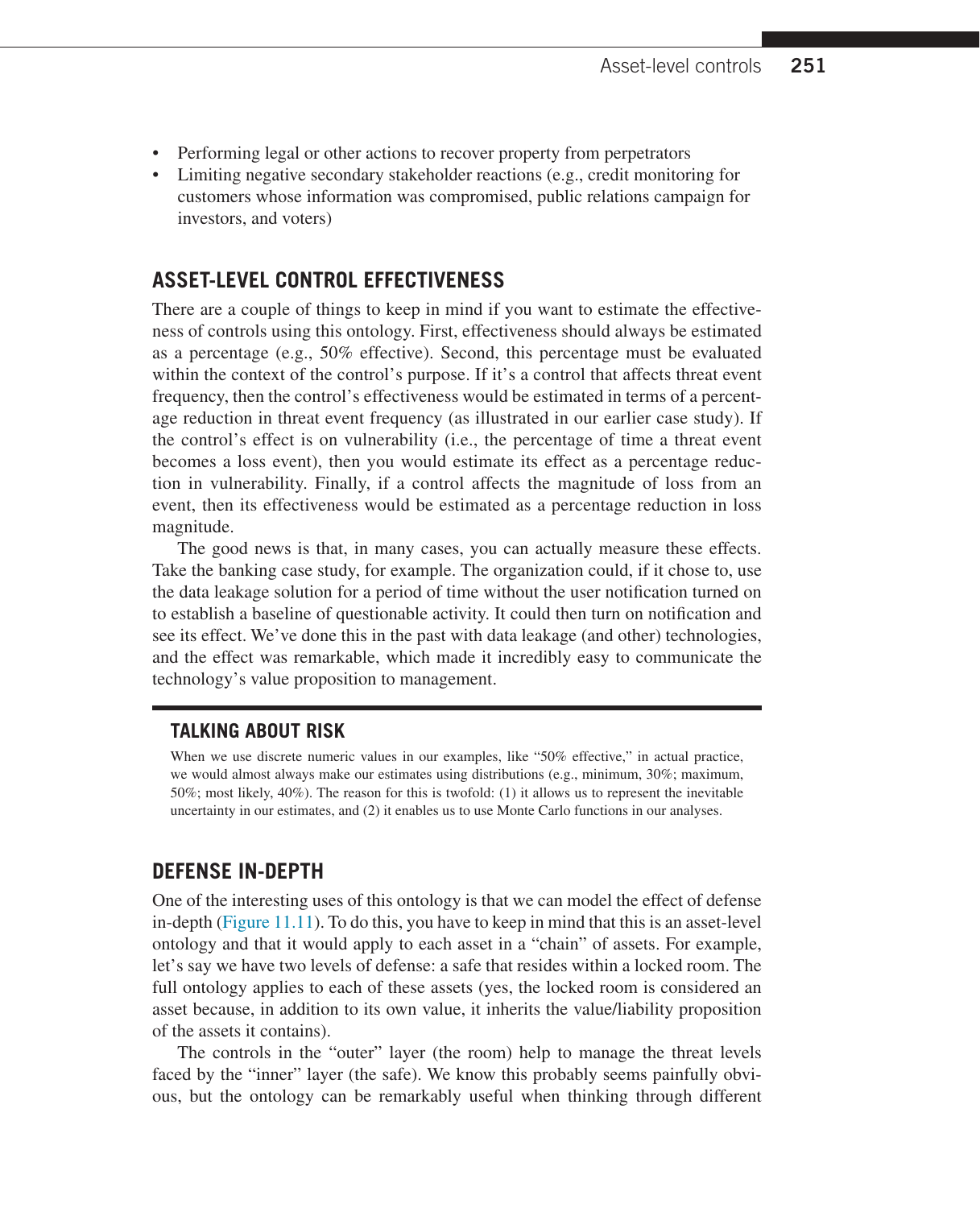

### **FIGURE 11.11**

Defense in-depth analysis.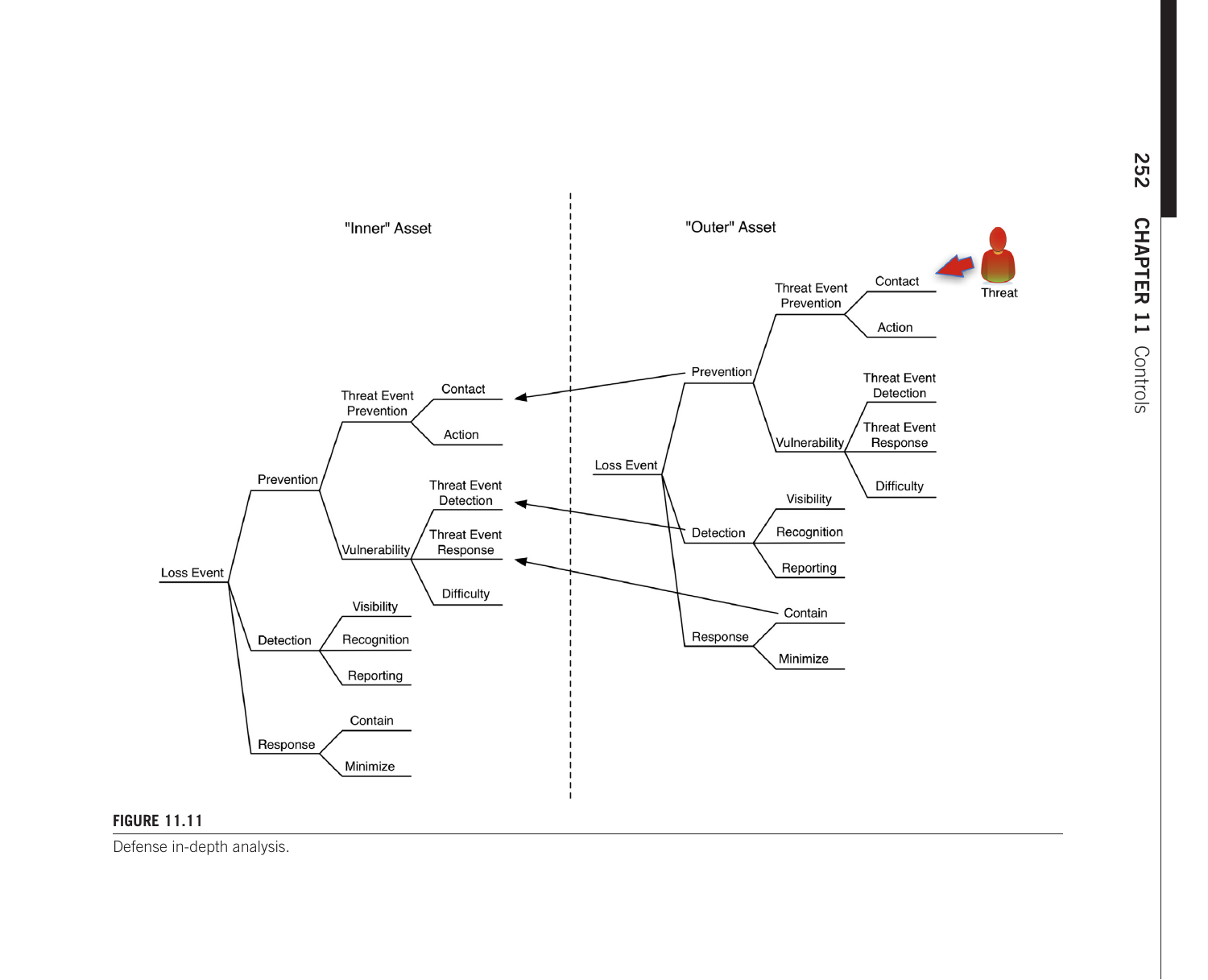combinations of controls in a defense in-depth analysis. By the way, this asset-level controls ontology has also (unfortunately?) proven to be helpful while dealing with a breach, because it enables you to be exceptionally thorough in identifying control opportunities that help manage a breach more effectively.

# **VARIANCE CONTROLS**

Edwards Deming had it right. From a risk management perspective, exceptional variance from an intended state/condition is the true enemy from a quality perspective. And after all, it's the quality of security (or lack thereof) that gets organizations into trouble. Ask yourself how many loss events you are familiar with that occurred when all of the controls were operating as intended. Few, if any, coming to mind? The bottom line is that it's unusual for information security losses to occur when controls are operating in the way they're designed. This statement should resonate strongly with compliance-minded folks who sometimes claim that the only reasonable/responsible approach to security is to simply ensure that control requirements are being adhered to. They are half right. Of course, the only way to figure out what the appropriate control requirements should be, from a business perspective, is through decisions made by organization stakeholders who are risk informed. Furthermore, it's only by understanding the relevance of variance (from a loss exposure perspective) that management can appropriately prioritize their reactions when variance is discovered.

So, how does variance affect risk? Imagine that the horizontal axis in Figure 11.12 represents the continuum of capability for a population of threat agents. In other words, the continuum runs from the least capable actor (at the far left) to the most capable actor (at the far right) in a population. Assume the bell-shaped curve represents the distribution of capabilities for the threat agent population, and the vertical axis represents the number of threat agents in the population who exist at each level of capability. Yes, we know. The actual distribution of capabilities within a threat population may not be bell shaped. This is simply for illustration purposes.

When we define control expectations through policies or standards (e.g., password parameters), we are essentially choosing a point to operate at along this continuum





Threat Capability continuum.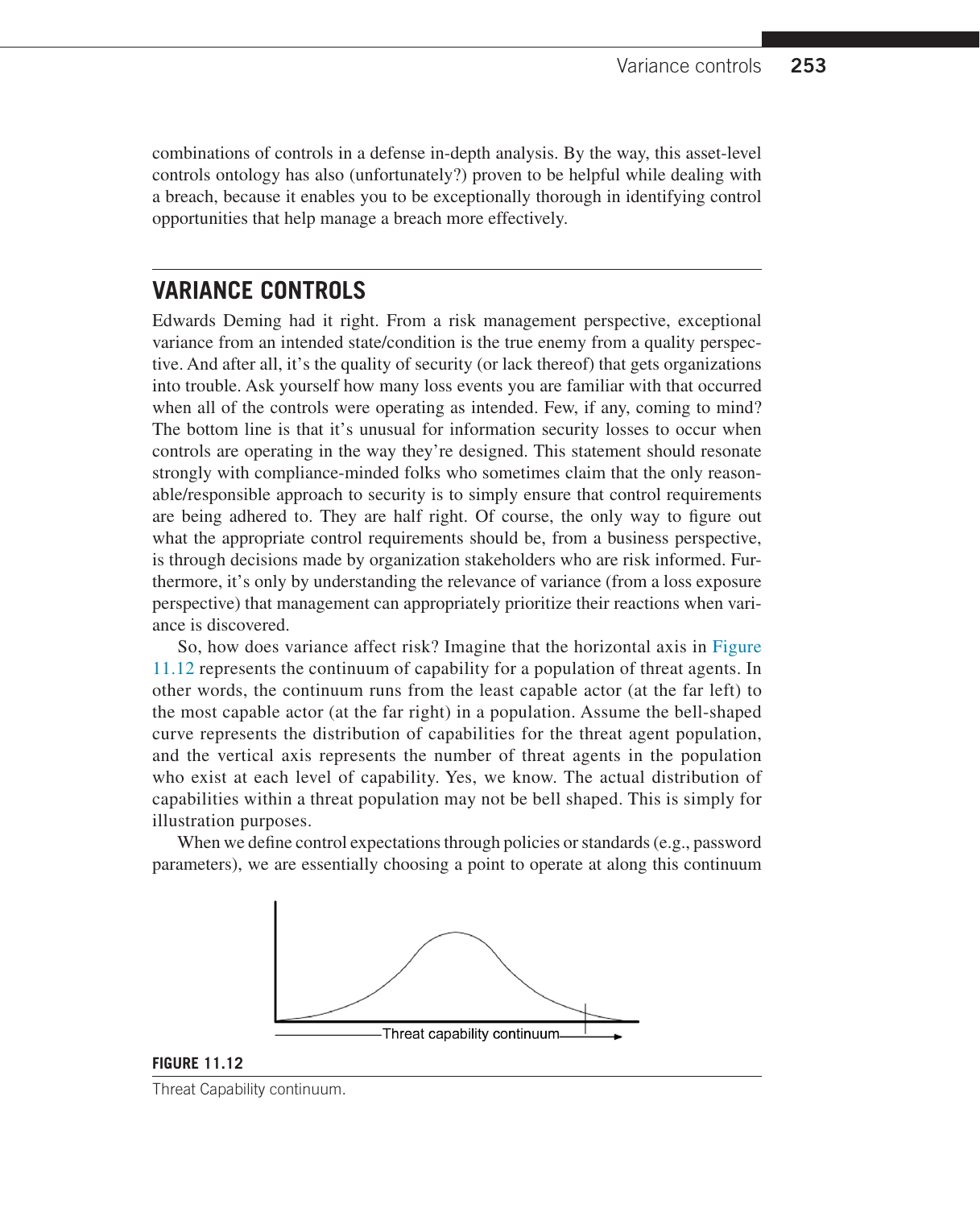(represented by the small vertical line). Hypothetically, any threat agent with capabilities greater than our control's effectiveness will be successful. Any less capable threat agent will not be successful.

Looking at this illustration, it is apparent that there are far fewer threat agents in the population who can defeat an asset whose controls match policy expectations. This inherently limits the frequency/likelihood of a loss event (unless the only actors coming after you are the hot-shots, in which case your control policies had better be farther to the right).

Now, assume we're concerned with the control state of a population of assets and/ or the control state of a single asset over time. In a perfect world, we could test the control state(s) over time and find perfectly consistent compliance (as represented in Figure 11.13 by the stacked lines over the policy line, each line representing the results of a compliance review). In this condition, our vulnerability is exactly what it should be—at least as defined by policy. (We'll discuss policy adequacy in the section on decision-making controls.)

Unfortunately, perfect world and real world rarely coincide. What we are more likely to find through testing over time is some amount of variance (particularly for a population of assets or a highly dynamic single asset). This variance can, depending on the frequency and degree of variance, dramatically increase the odds of threat capability exceeding control effectiveness.

Consequently, the policy, process, and technology controls that we design and advocate to prevent, detect, and resolve asset-level control variance are at least as important as the asset-level controls themselves. In many cases, excellent variance management of weaker asset-level controls should be more effective than weak variance management on particularly strong asset-level controls. To illustrate this point, compare the diagram in Figure 11.14, which, let us assume, represents a case where a strong control is called for by policy, but there is a significant degree of variance in the control over a population of assets and/or over time.

Conversely, Figure 11.15 illustrates the case where a somewhat weaker control is called for by policy, but variance is much better managed. Clearly, this results in less vulnerability.





Threat Capability over time.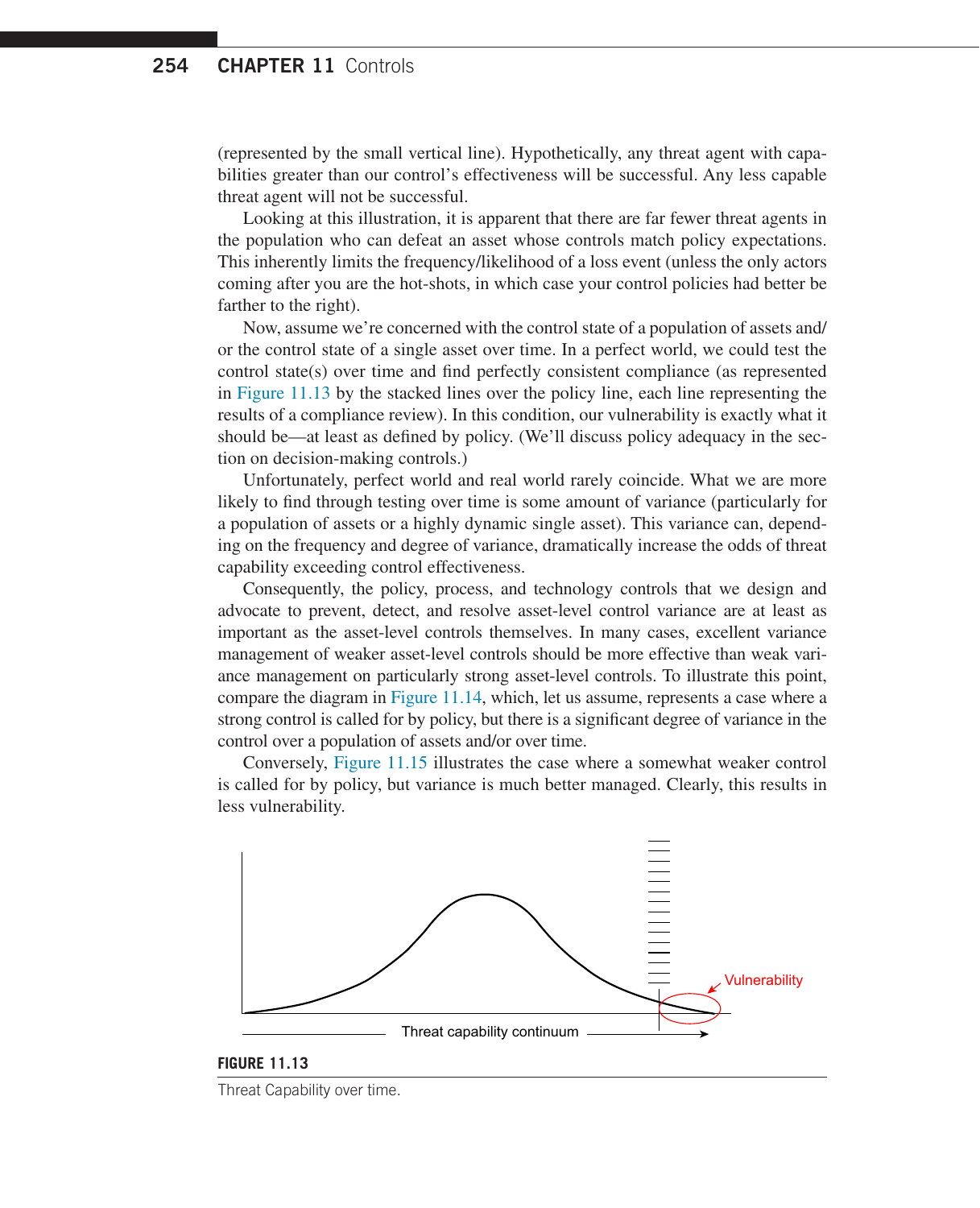

### **FIGURE 11.14**

Strong asset level control, but weak variance management.



### **FIGURE 11.15**

Weaker control, strong variance management.

### **TALKING ABOUT RISK**

You'll also hear people talk about "assurance" or "compliance," which, similar to managing variance, is just the other side of the coin from a nomenclature perspective. The reason we prefer the term "variance" is twofold: (1) it is more readily associated with measurement methods and metrics, and (2) it allows us to use the prevent, detect, and respond nomenclature (after all, you wouldn't want to "prevent assurance"). There is another reason variance is the better term, too, which we will cover shortly.

So, if the key to asset-level control effectiveness over time is managing variance, what does that entail? Well, the good news is that many of the processes and technologies that risk management professionals regularly advocate are focused on minimizing variance. A couple of key examples are policies and awareness training. Policies set the bar and define the intended state. Without this, large degrees of variance are almost ensured. Likewise, those who are expected to comply with control expectations need to be made aware of those expectations through one form or another. Without that awareness, again, greater degrees of variance should be expected. Finally, you can have clear policies and standards, and personnel can be aware of these policies and standards, but if they aren't capable of complying motivated to comply, then you will still end up with an undesirable degree of variance.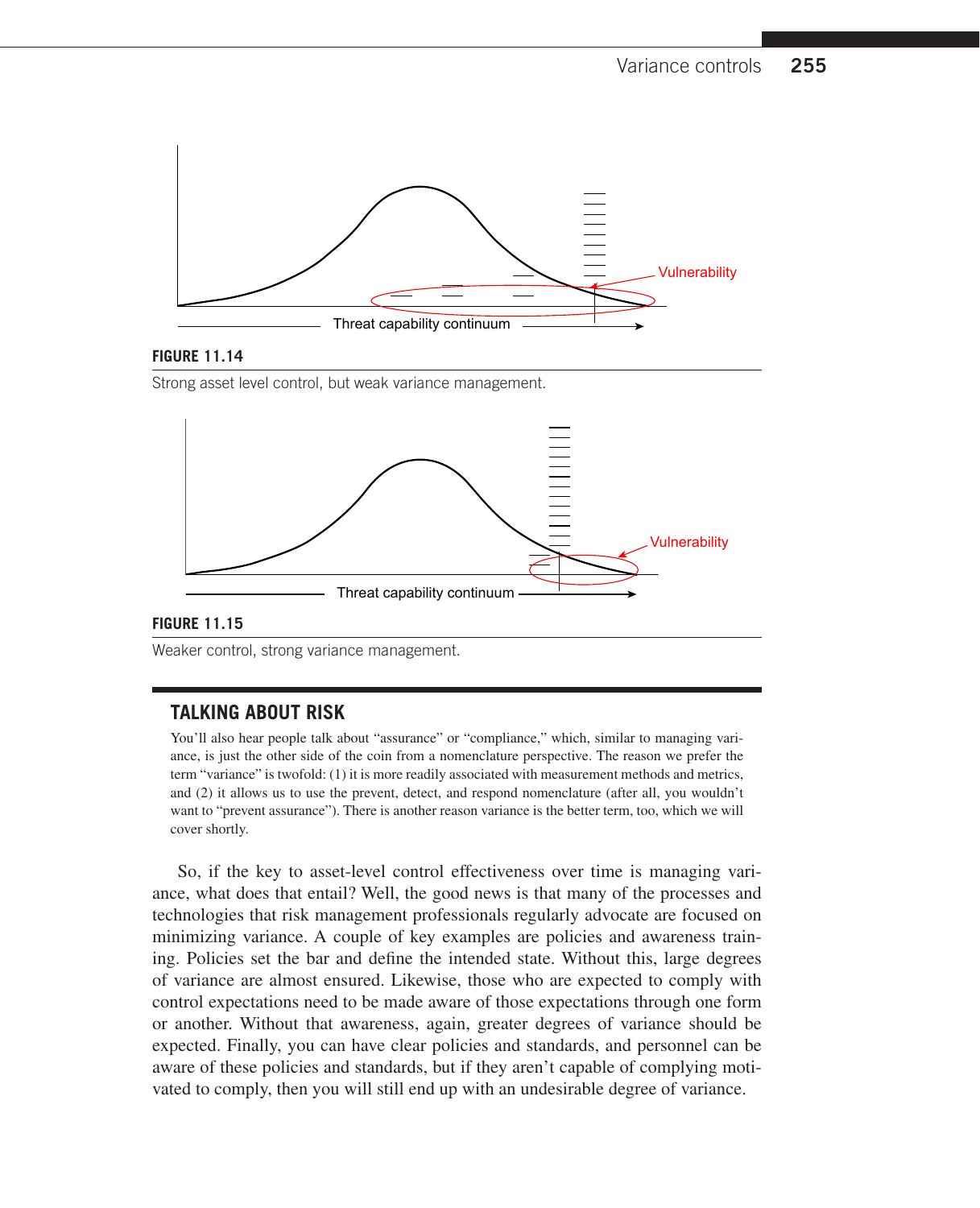# **VARIANCE CONTROLS ONTOLOGY**

If you're wondering whether there's an ontology for variance management controls like there is for asset-level controls, of course there is, and parts of it should look familiar (Figure 11.16):



### **FIGURE 11.16**

Variance control ontology.

# **VARIANCE PREVENTION**

Preventing variance boils down to the three things mentioned earlier: awareness of expectations, the capability to comply, and the motivation to comply. Of course, if expectations (i.e., policies and standards) aren't defined, then people have nothing of which to be aware. This is one of the key links between variance management and decision making. This is also, by the way, another classic case of a Boolean relationship between controls because a deficiency in any one of the awareness, capability, or motivation elements will result in variance regardless of the strength of the other two elements. We'll discuss this more when we cover root cause analysis in a later chapter, and you may (or may not) be surprised at which of these three elements tends to be the most common cause of variance at the organizations in which we have done root cause analyses.

# **VARIANCE DETECTION**

Detecting variance is the next branch in this ontology, and it looks and behaves exactly like the detection branches in asset-level controls. You first have to have visibility because you can't deal with variances if they aren't within view. Examples of things that provide visibility into control variance include the following:

- Auditing
- Control self-assessments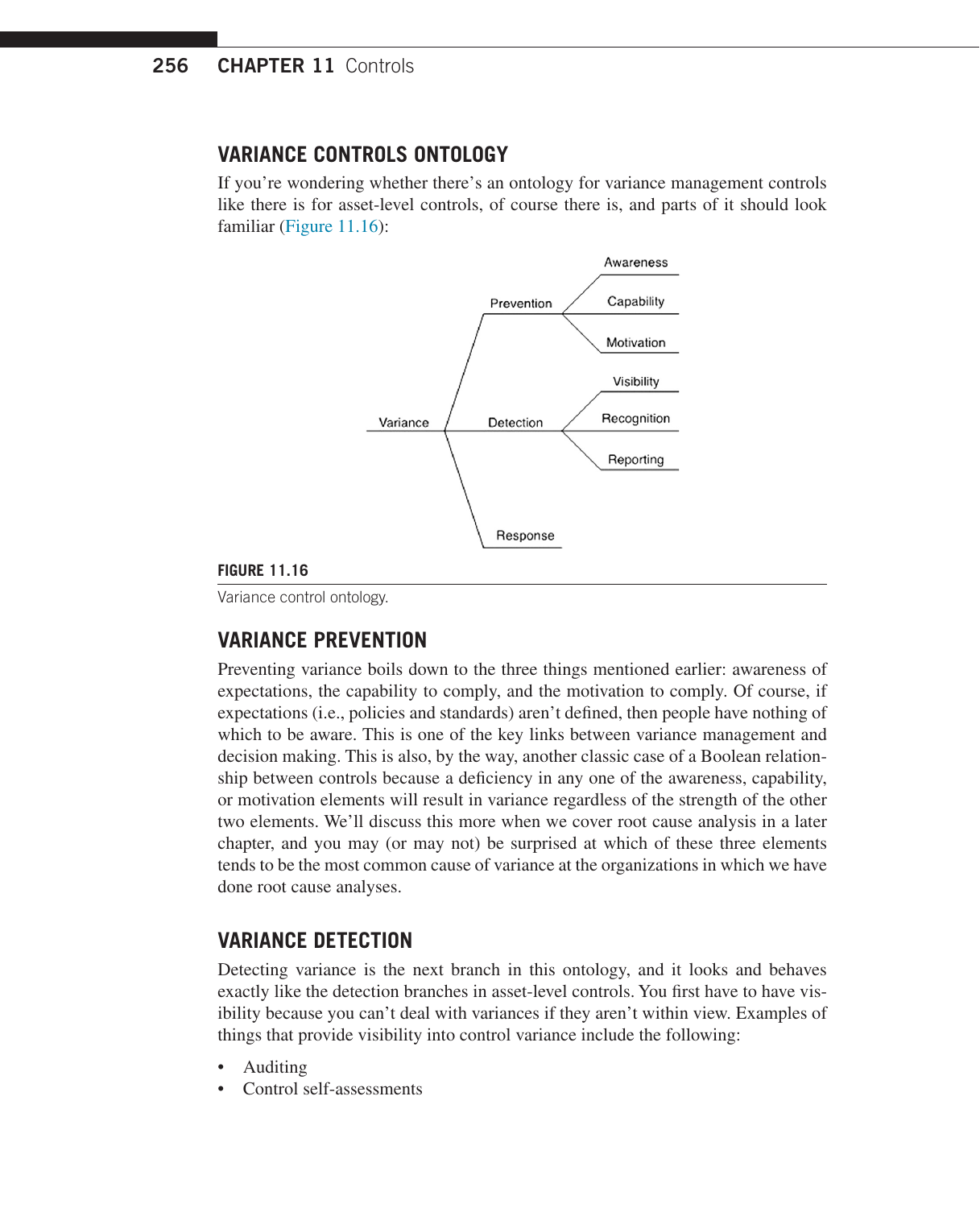- Second line of defense reviews
- Policy compliance reviews
- System configuration scanning
- Change management processes
- Personnel

This last one might raise your eyebrows, but think about it. If you have personnel in place where controls exist, then you inherently have some degree of visibility. That said, unless people are aware of what the control expectations are, there is little chance that you will have effective recognition—the second element in the detection branch. With that in mind, what would you suppose the relationship is between visibility and recognition? If you said "and," congratulations!

Recognition, of course, boils down to being able to distinguish that a variant condition exists ("Hey, that's not supposed to be unlocked!"). Then, having recognized a variant condition, the next all-too-obvious element is reporting (i.e., getting the information about a variant condition into the hands of the people/processes that are geared to do something about it, in a timely manner).

Guess what happens without effective variance reporting? Nothing. You can have great visibility and marvelous recognition, but if the reporting function is broken, you're in trouble. Consequently, this means we have another *and* relationship and each element in this branch is dependent on the other two for the detection branch to be effective at all. Unfortunately, it is remarkable how often deficient control conditions are seen and recognized but not reported. "It's not my job," "I didn't know who to report it to," or "I didn't want to get anyone in trouble," are all too common explanations. This is yet another opportunity for awareness and motivation.

### **TALKING ABOUT RISK**

Did you notice the recursive nature of what was just described? Reporting on control variance is itself a control and, as such, the same variance ontology applies (i.e., "How much variance exists in the reporting of control variance?"). It can get a little mind bending but it's logical once you have wrapped your head around it. We'll talk about this again a little further on in the chapter.

# **VARIANCE RESPONSE**

After a variant condition has been reported, there obviously needs to be some sort of response function in place to deal with it. In large part, response boils down to implementing, in a timely manner, whatever remediation decision has been made by the appropriate stakeholder(s). These remediations may, of course, be predefined through policies, standards, and/or guidelines.

### **TALKING ABOUT RISK**

In our experience, it's common to see control frameworks that include elements regarding prevention, detection, and response, but not clearly differentiate whether these elements are intended to prevent, detect, and respond to control problems (variance) or loss events. The fact is these are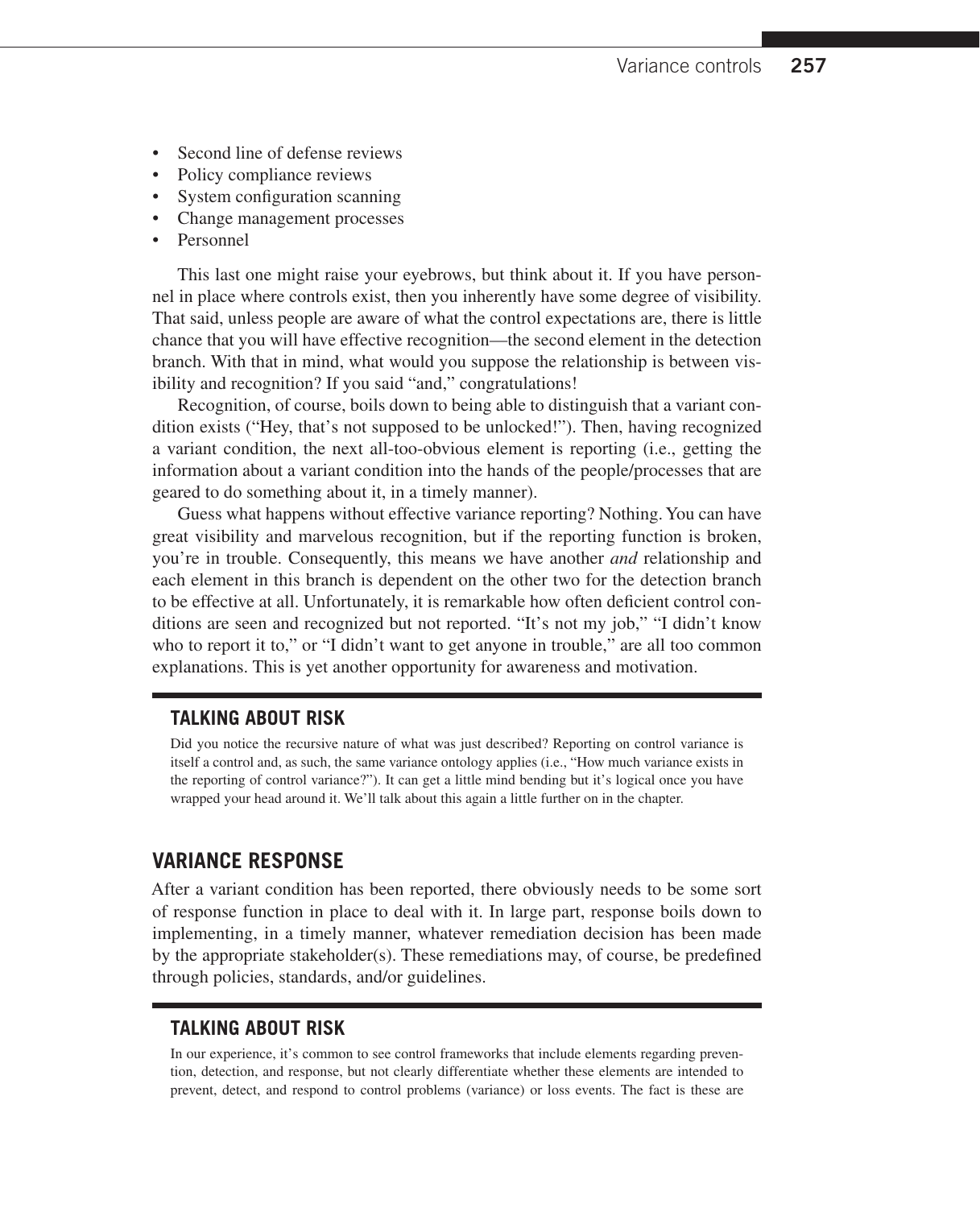different parts of the risk problem-space, and differentiation is critical for effectively defining and using metrics, as well as communicating the significance of issues. Terminology and models are not just semantics. They matter in a real sense.

We strongly encourage you to examine whether the organization you work for differentiates between "incidents" that are loss events (e.g., the unauthorized disclosure of sensitive information) and those that are threat events (e.g., an attempted compromise of a web server) and those that are variance events (e.g., a system that isn't configured properly from a security perspective). These are fundamentally different types of events, and your metrics need to recognize that fact. Too often, we see organizations whose metrics don't differentiate, which means that decisions driven by these metrics are misinformed.

### **WHERE AND WHEN VARIANCE OCCURS**

So, significant variance is a "bad thing." Fairly obvious, but when and where does variance raise its ugly head? We'll bet 9 of 10 of you (or more) can list most of the obvious ones (during design and implementation, when changes occur to the asset, etc.). That said, we are now going to throw you a curve ball. There is another point at which variance occurs on asset-level controls that probably few of you would guess. And here is the pitch—it has nothing *directly* to do with the control condition. Allow us to explain.

As we discussed earlier, control expectations/requirements are (or should be) set to achieve a desired state of risk. As we have been talking about, when asset-level controls are implemented incorrectly or changes to controls occur, we end up with an unintended (and usually undesirable) level of vulnerability. But what if, instead of changes to controls, we experience an increase in threat capability? Same outcome increased vulnerability (and thus, risk), which is a variance from the intended level of risk. Consequently, when we say we are "managing variance," we are actually managing variance in the amount of risk we face, which can be based on control conditions *or* threat capability.

An all-too-common practical example from the information security discipline is when a new exploit is identified in a computer operating system. In this case, the controls haven't changed, but we nonetheless have an increased level of vulnerability—a level of vulnerability that varies from the intended state. Consequently, when we are defining, implementing, and maintaining controls to manage variance, we also have to include the means of detecting and resolving when threat capability changes. This is why it is so critically important to stay on top of changes in the threat landscape. In our experience, by far, the best way to achieve this is through the use of threat intelligence providers. Few organizations invest the necessary resources to generate truly good threat intelligence on their own.

When threat capability changes occur, we have to engage a response function so that we can make changes to our control conditions and bring the level of vulnerability back to our desired state (e.g., apply a new patch to the system). As we'll see in an upcoming section, the timeliness of variance detection and response is often critical to the overall effectiveness of variance management.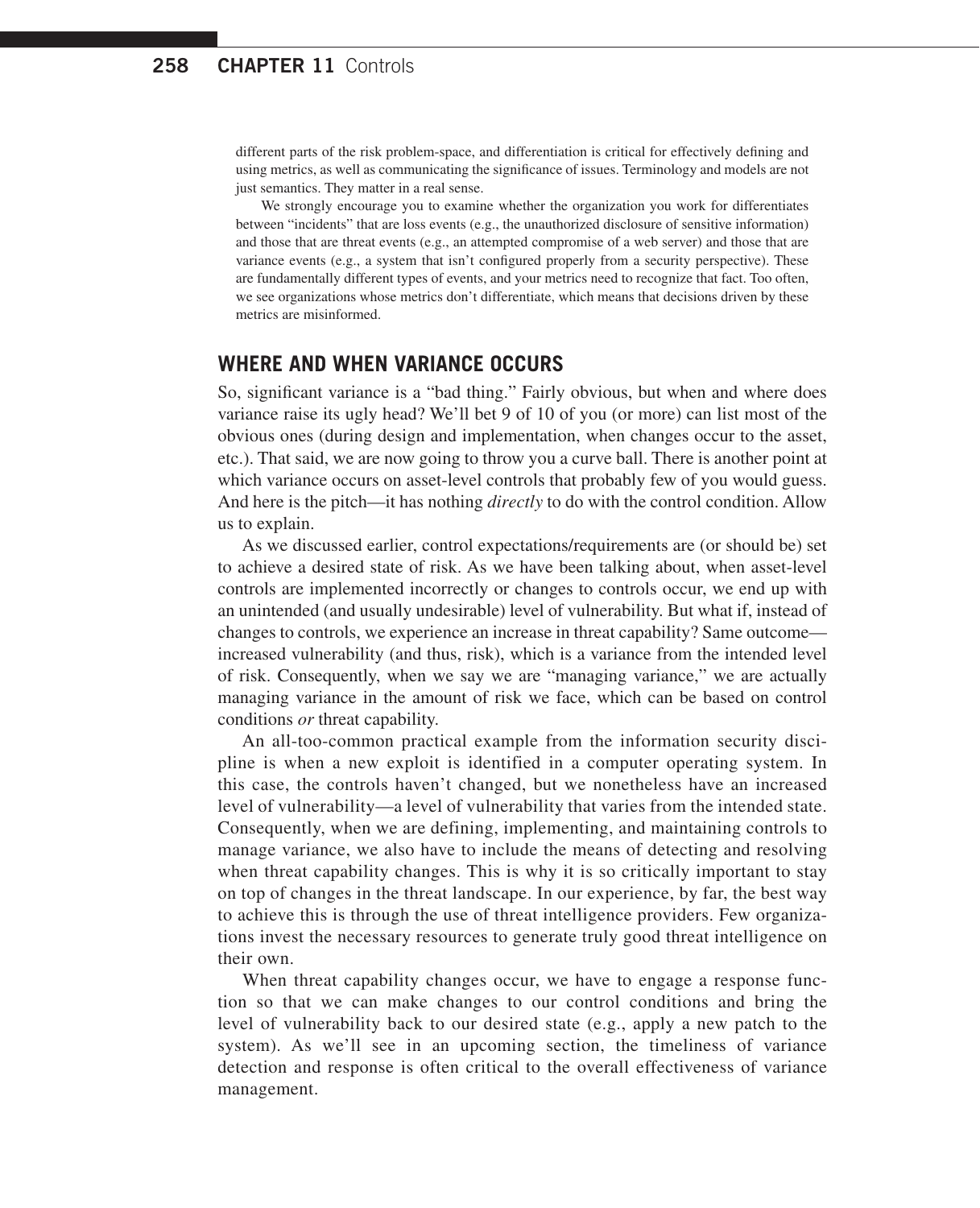# **TALKING ABOUT RISK**

Sometimes, we'll run into someone who will claim that a system was vulnerable even before the new exploit was discovered. After all, the flaw existed all along. The problem with that argument is that threat capability is composed of a threat agent's skills and resources. However, without a threat agent's knowledge of the flaw (knowledge being a threat resource), the capability to exploit the flaw did not exist and, thus, the vulnerability associated with that flaw did not exist.

# **EXPOSURE WINDOWS AND THREAT EVENT COLLISIONS**

Unfortunately, despite our best efforts, "stuff" (variance) happens and, thus, we have what we refer to as "windows of exposure." And, this is where it gets kind of interesting. In the illustration below, assume the horizontal axis represents time, and the vertical axis represents the degree of a system's vulnerability. Furthermore, let's assume that when we put an asset into production, we have designed, built, and implemented the asset in compliance with control-related policies and standards. As depicted in Figure 11.17, in a perfect world, the level of vulnerability never varies from the intended state (we are allowed to dream, are we not?).

In reality, changes in vulnerability are likely to occur at various times throughout the lifetime of the asset. These changes may, as we pointed out earlier, occur as a result of changes to the asset's controls or changes in threat community capabilities. Regardless, when these changes occur, the asset is operating at an unintended level of vulnerability until the variance is identified and remedied (Figure 11.18).



### **FIGURE 11.17**



### **FIGURE 11.18**

Vulnerability over time (real version).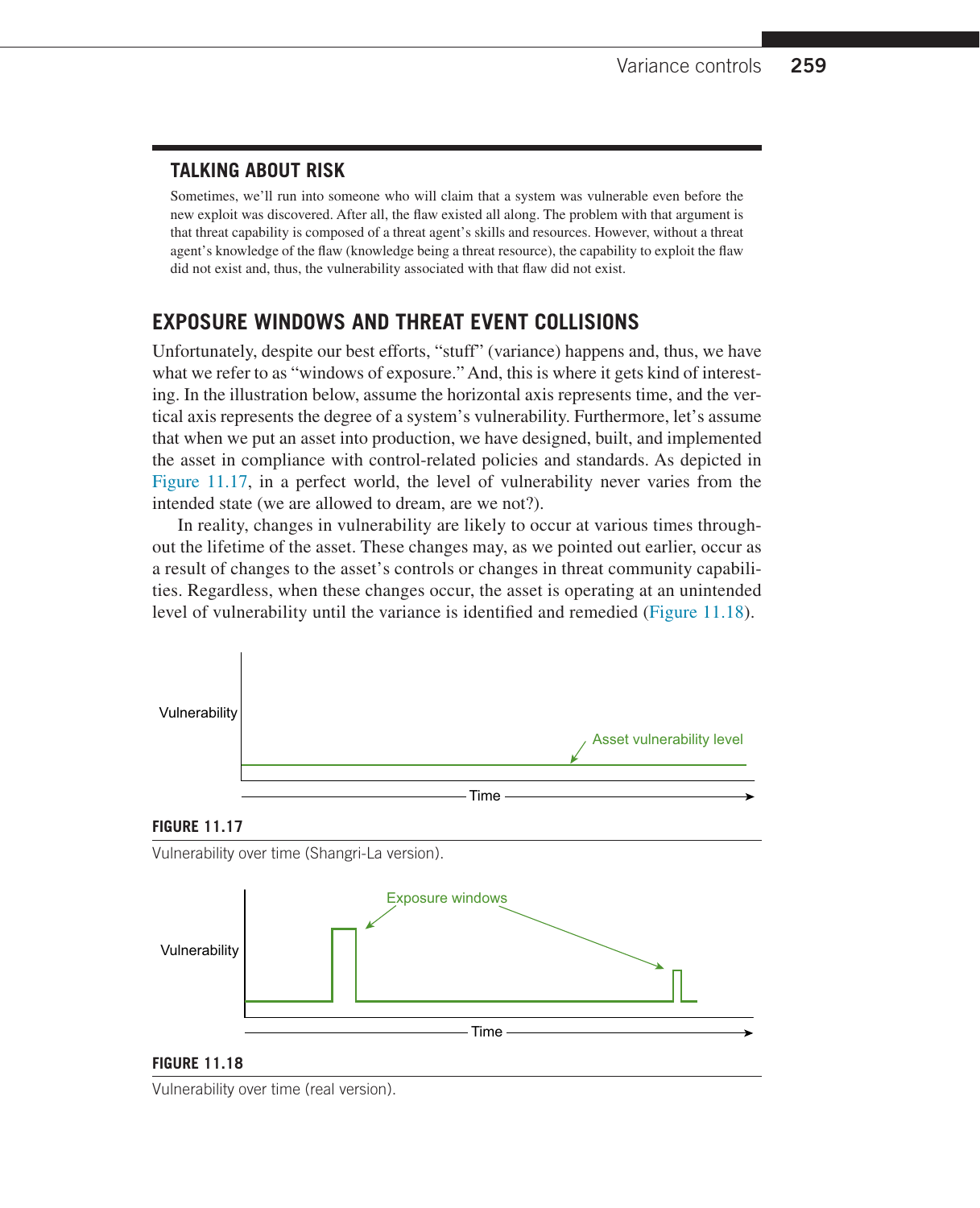The frequency and duration of these increased exposure windows, and the degree of change in vulnerability during these windows, are major components of what drives the risk proposition of an asset over time. But they aren't the only component.

Figure 11.19 shows an asset's exposure window characteristics over time relative to a threat event (the red vertical line along the time axis). If threat events don't happen often, then the probability of a "collision" between the threat event and an increased level of vulnerability in an exposure window is relatively low. Heck, if the threat event frequency is low enough, then we may be able to tolerate relatively wide and/or frequent exposure windows (depending, of course, on what the loss magnitude of such an event might be).

If, however, as depicted in Figure 11.20, threat event frequency is higher, then we must be highly proficient at preventing, detecting, and responding to variance to minimize the probability of collisions between threat events and exposure windows.

What this tells us is that to manage variance effectively (and the risk it introduces), we have to understand both an asset's window of exposure characteristics and the threat event frequency it faces, and then put into place the appropriate variance management capabilities to minimize collisions. Keep in mind, though, that even when an asset's vulnerability is at the intended level, it still has some amount of vulnerability. As a result, a threat event by a capable enough threat can still result in a loss event at any point along the timeline. The good news is that organizations often have at their disposal (but rarely use) good data on windows of exposure and threat event frequency, which makes this an important area of improvement for most organizations.





Threat events and vulnerability windows over time.



### **FIGURE 11.20**

Threat events and vulnerability collision.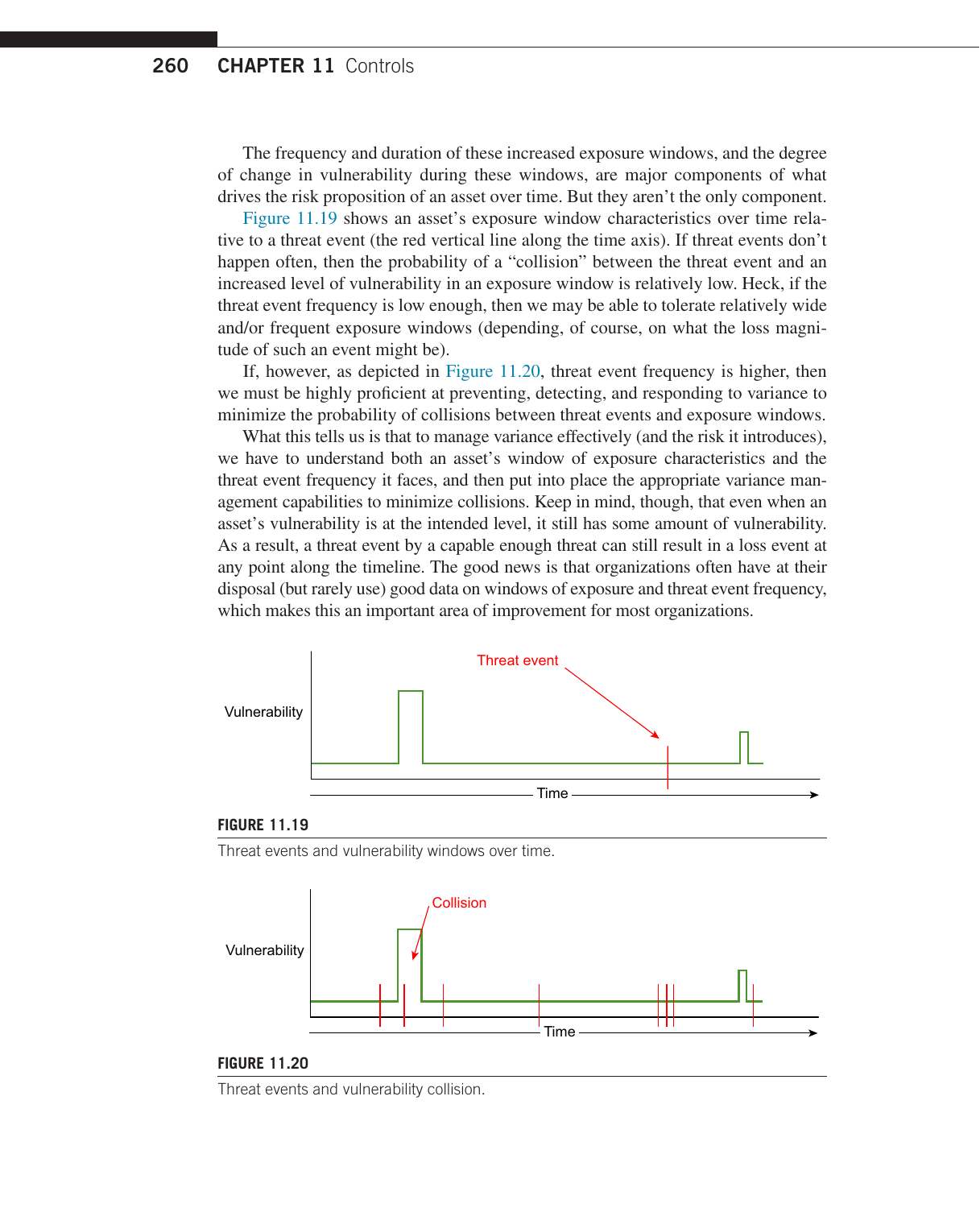### **TALKING ABOUT RISK**

We just read two reports on Internet web security written by two separate information security companies. Both of these reports offered lots of data and statistics about web security: one company1 focusing on the number of vulnerabilities it observed in the thousands of customer websites it provides security for, and the other company<sup>2</sup> focusing on data associated with attacks against the customer websites with which it works. The report on vulnerabilities stated that 86% of all websites they tested had at least one serious vulnerability, and that the average window of exposure was 193days. The report on website attacks stated that, on average, websites were subject to high severity attacks once every 15days.

What's wrong with this picture? Both of these companies are highly reputable, seem to have access to solid data, and seem to use reasonable statistical methods. Still, something is just not right. These reports would seem to imply that nearly all of those websites with "serious vulnerabilities" should have been compromised, at least given our premise on the relationship between exposure windows and threat event frequency. Of course, maybe they have been compromised. The report doesn't provide that information.

Here's our take on the problem. Given that the analyses underlying the reports were done separately and independently, there was no effort to correlate the frequencies of specific vulnerabilities against specific attacks (e.g., the probability of an Structured Query Language (SQL) injection attack hitting a site that has an SQL injection vulnerability). Furthermore, as a chief information security officer (CISO) for three organizations, I (J.J.) have become familiar with the odd situation where an application thought to have a specific vulnerability is subjected to attack but isn't compromised. Sometimes, this is because the vulnerability is a false positive or there are compensating conditions that keep it from being truly exploited. Other times, it's because the attack didn't find that vulnerability among all the web pages and variables on those web pages. Often, the vulnerabilities exist behind an authentication layer and weren't really accessible to most attacks. And, other times, what someone calls a "Serious Vulnerability" or a "Serious Attack" has to be taken with a grain of salt. Regardless, the point is that we have to exercise a lot more critical thinking and go deeper in our analyses before we can really gain clear and meaningful intelligence from these kinds of data. Don't get us wrong, though: there was a ton of useful information in both of these reports, and we believe they are absolutely headed in the right direction.

1Whitehat Security Website Security Statistics Report—May 2013. 2Imperva Web Application Attack Report—July 2013.

# **BEYOND ASSET-LEVEL CONTROLS**

So far, we've been focused on managing variance in asset-level controls. In large part, this is because that's where threat events and loss occur, but it isn't the only place where managing variance is important.

As alluded to earlier, the controls used to manage variance (e.g., policies, audits and testing, reporting, and remediation processes) are subject to their own variancerelated problems. For example, an organization may have defined a policy or standard regarding the timeliness of remediation activities (a variance control) because it considered that activity to be important from a risk management perspective. If, however, the actual remediation time frame varied significantly from this expectation, then the organization would have larger windows of exposure than it wants and, thus, would not be maintaining its intended risk posture. As you might guess, the same variance management ontology would apply here as it does to asset-level controls. We want to prevent variability in variance controls as much as possible through awareness, capability,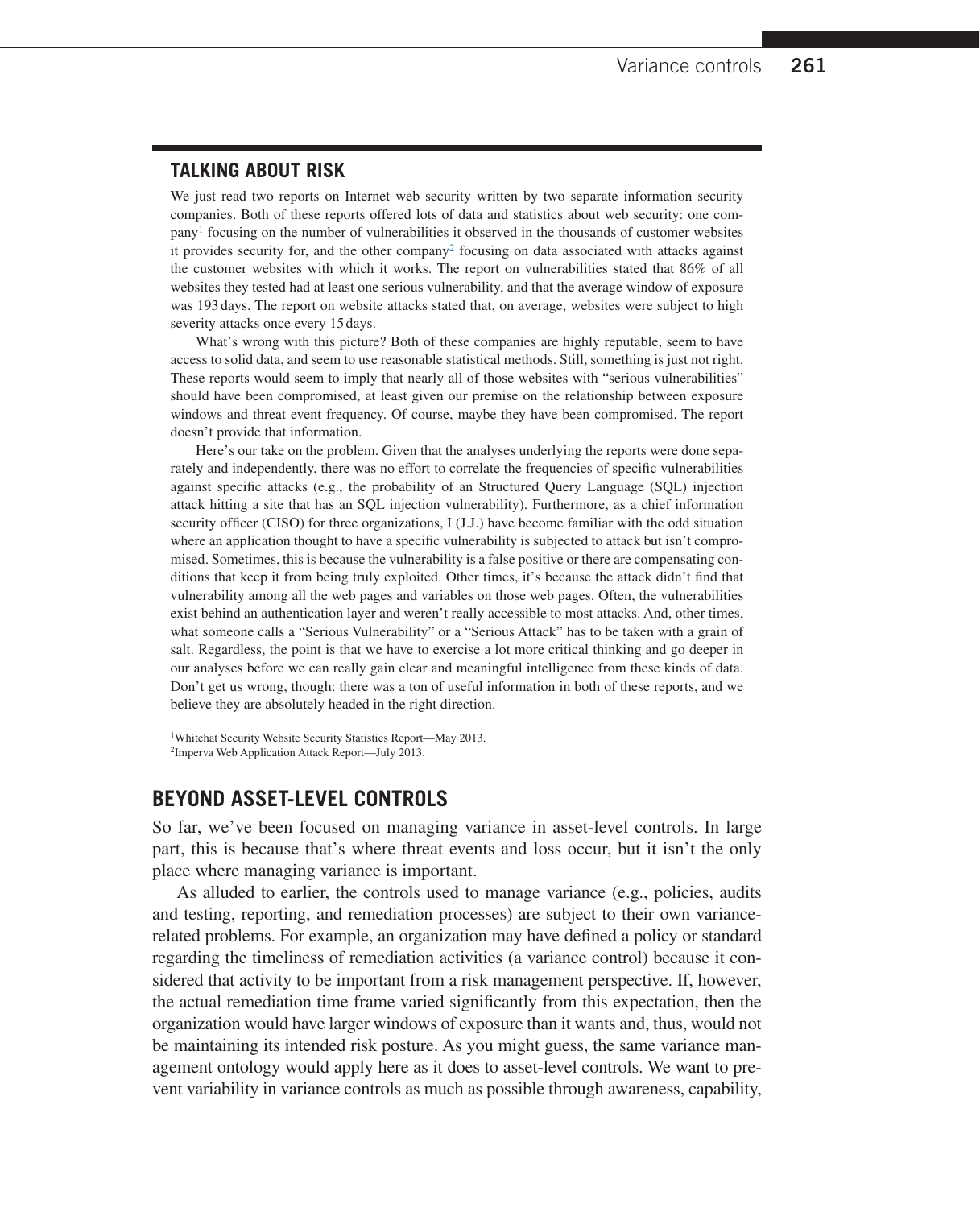and motivation; detect it in a timely manner through good visibility, recognition, and reporting; and respond to it in a timely manner by making the appropriate decision makers aware, providing them good information regarding the significance of the variance, and following their direction in resolving the broken variance control.

By now, you're probably noticing a trend. Variance management seems to apply to almost everything (well, everything that we might call a control). With this in mind, then, it should be no surprise that variance management principles apply to decisionmaking controls as well, which will be covered further on in this chapter. The bottom line is that variance management is "where it's at" in terms of effectively dealing with risk. That said, variance management is never going to be effective if the organization's risk management decision making is broken. More on that in a minute…

### **VARIANCE METRICS**

We're going to cover metrics in detail in a later chapter. In our opinion, metrics regarding variance are potentially the most important metrics when it comes to understanding not only the current risk posture of an organization but its ability to manage risk over time. There are three reasons for this:

- As we discussed earlier, variance in asset-level controls is usually the greatest factor when it comes to how much risk an organization has at any given moment.
- Control checklists containing things like, "Do you have a password policy that requires passwords of at least 8 characters in length and a mix of uppercase, lowercase, and numbers?" may tell us the intended state of controls for an organization, but it tells us squat about the actual state of controls. It tells us even less about how much risk the organization is likely to have a year from now.
- As we'll review in the next section, how much variance an organization has can also be a solid indicator of trouble in an organization's variance management and decision making.

Consequently, if you can only measure one thing about an organization's risk posture (your organization or someone else's), our suggestion is that you focus on variance. It speaks volumes.

# **DECISION-MAKING CONTROLS**

Here again, Deming had it right: the problem almost always boils down to management. More specifically in the risk management realm, we would submit that it boils down to management decision making. This should *not*, however, be interpreted as a blanket indictment of people in management positions. Not by a long shot. Many times, they are making the best decisions they can, but they're hamstrung by bad or missing information, the wrong person is making the decision, or they have insufficient/scarce resources with which to manage the problem.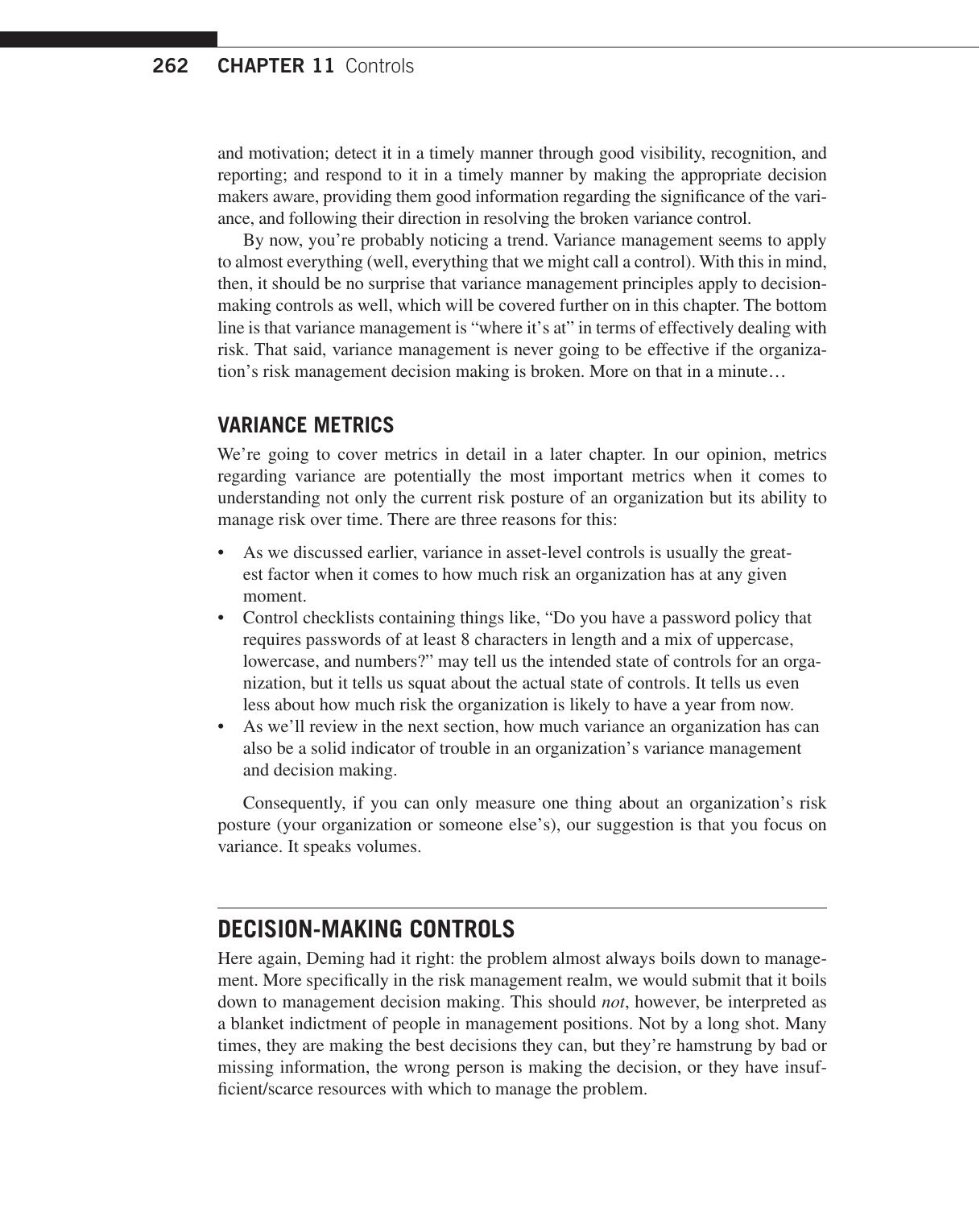In this section, we'll describe a decision-making ontology and how we categorize decision making. We'll also touch on how this all fits into a systems view of risk management. By the way, if any of the examples we give sound suspiciously like they come right out of your organization, it's simply a reflection of the pervasive nature of some of these problems.

# **COMMON PROBLEMS**

It might be helpful to start out by providing a short list of the problems we've commonly seen that are related to suboptimal risk management decision making. As you read this list, ask yourself whether any of them might apply to your organization:

- Routine noncompliance with policies
- Inconsistent policy enforcement
- Lack of clarity regarding accountability
- Lack of clarity regarding authority
- Frequent changes in risk management focus and direction
- Loss events involving assets that no one seemed to know existed
- Audit findings that come as a complete surprise

These are all symptoms of the kinds of organizational decision-making problems that the controls in this section can help manage. Because this may be a less familiar "control territory" for some of you, we're going to be a bit more explicit in our descriptions of the problems and controls than we were in the asset-level and variance control sections.

# **TALKING ABOUT RISK**

Soapbox warning!! Within the information security discipline, there is a too-common belief that executives don't care about risk, are willing to accept any amount of risk to meet their business objectives, and just fundamentally do not "get" information security risk. This hasn't been our experience at all, not even remotely. Our experience has been that if we have done a good job of thinking through and describing meaningful risk conditions and cost-effective risk management options, we have had zero, zilch, nada problems in gaining appropriate levels of executive management attention and support. We used two words in that last sentence, though, that are key: meaningful and appropriate.

Regarding being meaningful: recognize that the risk issues we bring before management are just one slice of a much larger pie of things they have to deal with. They have to focus on and prioritize not only the risk stuff we take them but decisions related to business opportunities, operational issues, and other forms of risk the organization inevitably wrestles with. Consequently, we need to ensure that we only put problems and solutions before them that are truly relevant, and that we convey this information in terms that are meaningful to *them*. Usually, this means expressing risk in monetary or mission-related terms and developing cost-benefit analyses for the solutions we recommend, which is one of the reasons why FAIR has worked so well for us.

Regarding being appropriate: we may do an outstanding job of risk analysis and business case development, and may even convey this information in terms that make executives stand up and cheer. At the end of the day, though, because of that bigger pie they have to deal with, they may not give us the resources we've asked for. And you know what? That is just fine. An "appropriate level of support" is relative to that larger pie and has nothing at all to do with our personal views on whatever the issue was.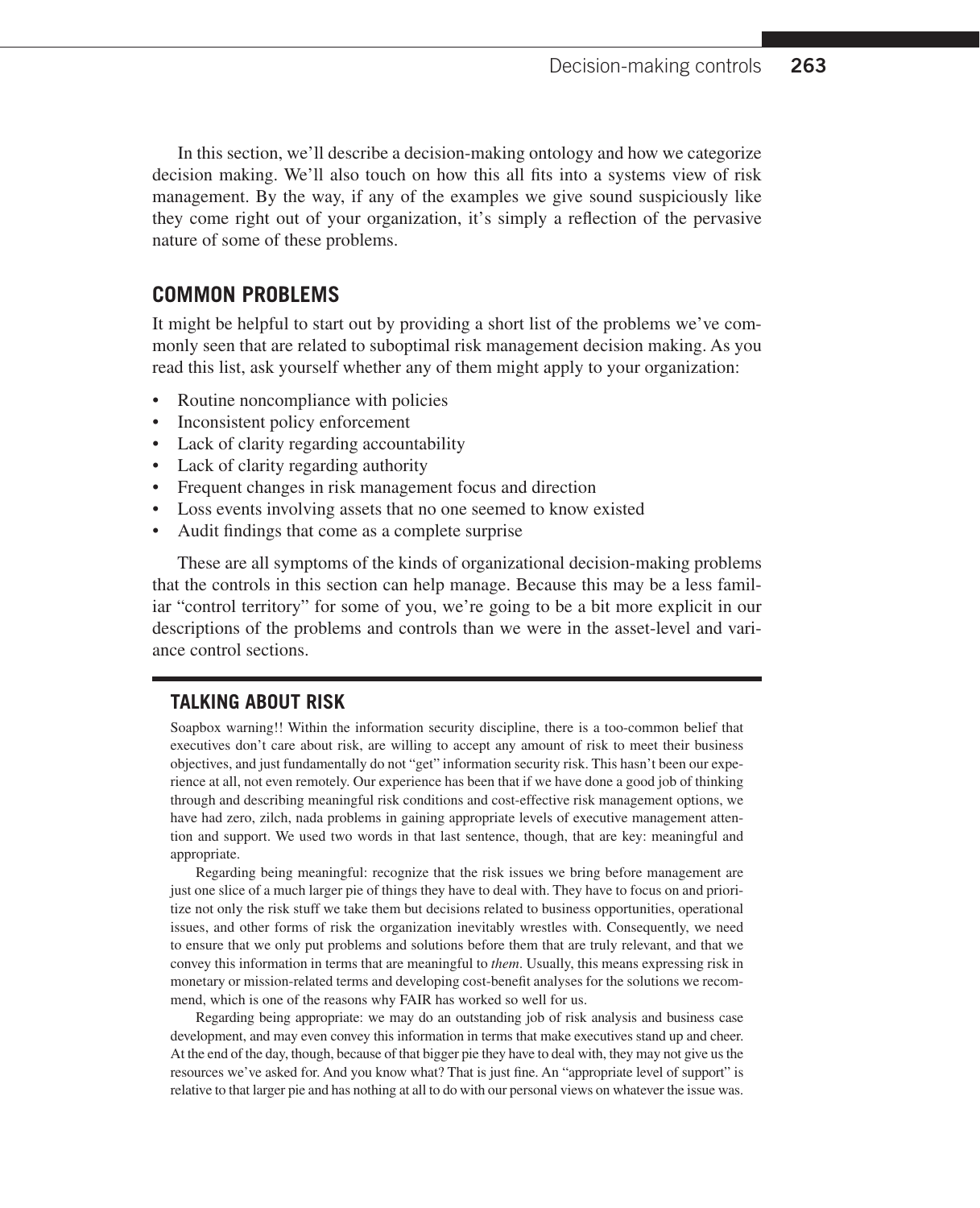### **DECISION CATEGORIES**

Before we get into the decision-making controls ontology, we need to recognize that there are decisions and then there are *decisions*. At the end of the day, we view the decision-making landscape as being composed of three main categories:

- Strategic decisions,
- Operational decisions, and
- Incident management decisions

Strategic decisions are those that set objectives and expectations for the organization. Operational decisions are those that manage the people, processes, and technologies in an effort to achieve the organization's objectives. A lot of this has to do with managing variance. Last, incident decisions are those that deal with events and crises that represent immediate potential for loss.

Who makes the decisions in each of these decision categories will vary from organization to organization, as well as from situation to situation. As a general rule, however, executive management will be responsible for setting objectives and expectations, and middle management will be responsible for most of the operational decisions. Incident management decision making is less cut-and-dry.

### **TALKING ABOUT RISK**

Much of what we're talking about in this next section might be referred to as "governance" by others. The truth is that risk-related decision making takes place at all levels of an organization, and the concepts and principles we are talking about in this section apply to them all. Thus, we believe the term "decision making" is more generic and less likely to be misinterpreted than "governance."

# **DECISION-MAKING CONTROLS ONTOLOGY**

The general structure of this ontology (Figure 11.21) should by now begin to look familiar, but with a twist. Instead of prevention as the top branch of the first level of abstraction, we have enablement.

### **Enablement**

We chose to use the term enablement rather than prevention because it seemed unnatural to have an ontology related to decisions where one of the control branches could be mistakenly interpreted to mean, "preventing decisions." Clearly, the intent would be to prevent bad decisions, but we opted to place the focus on enabling good decisions (kind of a glass half full point of view). We're hopeful this was a good decision on our part.

### Information

The information branch is all about ensuring that decision makers are provided the best possible information from which to base their decisions. As you might guess, we believe this is an area where huge improvement opportunities exist in information security.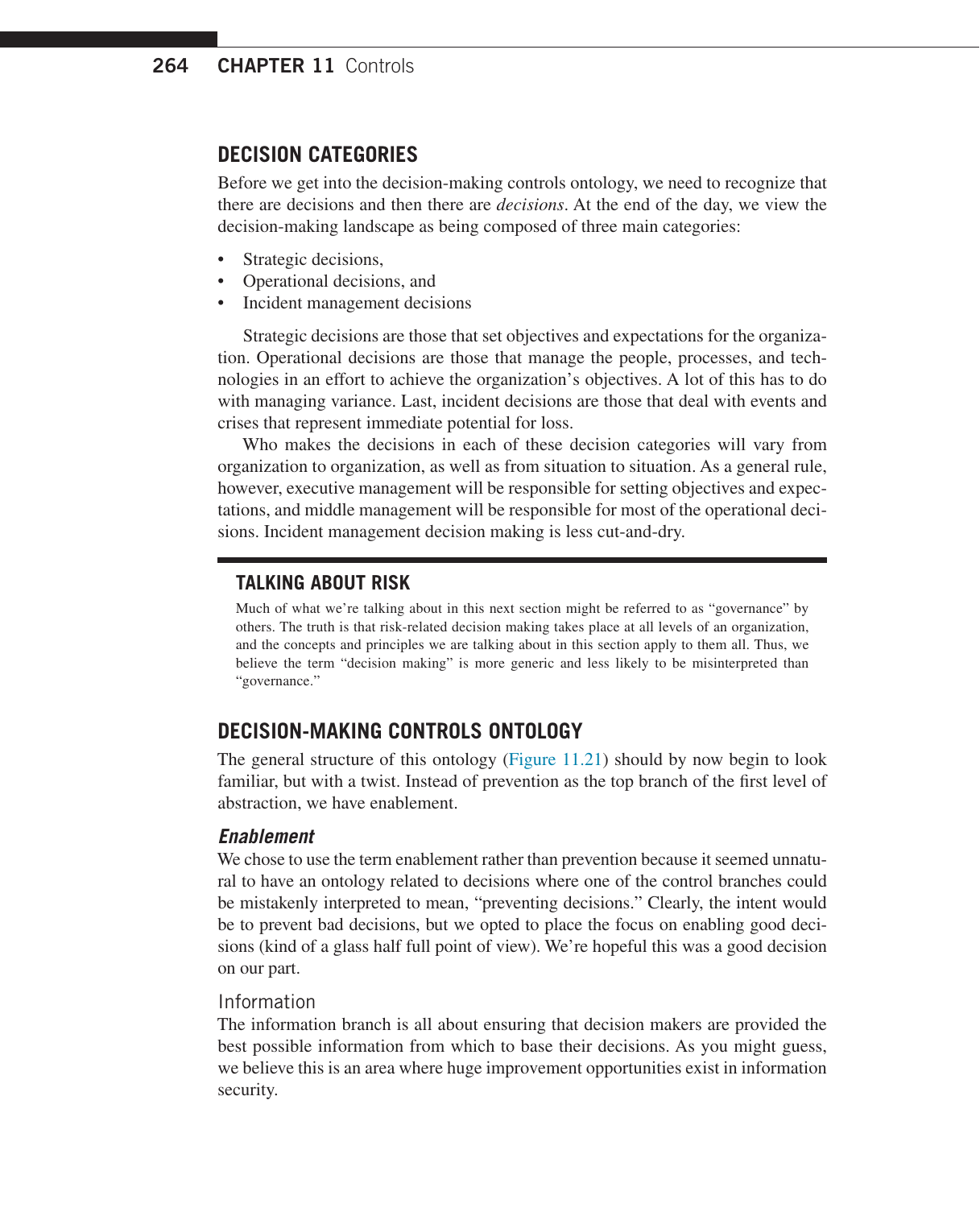

### **FIGURE 11.21**

Decision ontology.

**Visibility.** This is one of the most significant problems in the risk management programs we encounter. First, the simple fact is that no organization can rationally make the claim that it is managing risk effectively (let alone cost-effectively) if it has poor visibility into its risk landscape. Whether it's inadequate asset management, an incomplete and out-of-date understanding of control conditions, or a limited understanding of the threat landscape (or all three in many cases), an organization's ability to make risk-informed business decisions is often a long shot at best.

It would be interesting to do a study on the percentage of loss events that occur in organizations where management had poor visibility into the portion of their risk landscape where the loss event occurred. It might be that the asset at risk wasn't being managed by the usual personnel or processes, that the deficient control conditions surrounding the asset were unrecognized, or that the threat was one the organization hadn't really spent any time or effort to consider or address (or perhaps a combination of these). On the other hand, what percentage of the time, we wonder, had the condition(s) that contributed to the event been known by decision makers and simply accepted or were on the schedule for remediation at a later date? And, if the conditions were known, how effectively had the associated loss exposure been analyzed and communicated (i.e., how well informed were the decision makers)?

Regardless, controls related to risk landscape visibility involve ensuring that decision makers have a reasonable level of understanding in the following three areas of the risk landscape:

• *Assets*: We want to know where they are, and their value/liability characteristics (i.e., how much we should care about them). Classification schemes are a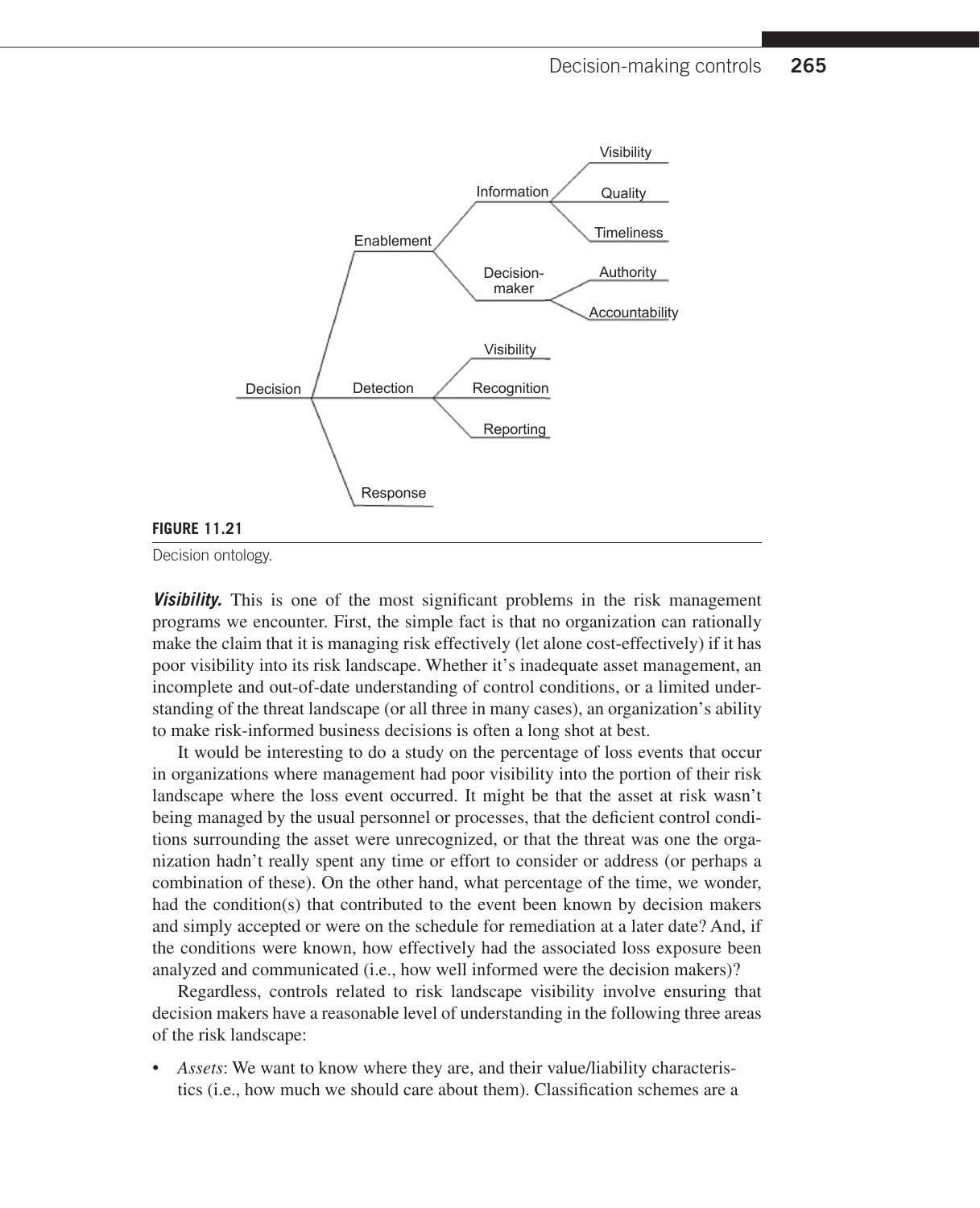commonly discussed, but rarely effectively applied, approach to setting asset value/liability. Keep in mind, though, the second of these two characteristics liability. This implies that you also need to understand the external factors that affect loss magnitude, like regulations, contractual agreements, and barriers to customer exit. Controls that can help with this include the following: asset inventory management, classification, and change management. Hey, wait a minute! Isn't change management a variance control? Why yes it is, but it plays a role here as well. At a strategic level, this information should be high level (e.g., percentage of assets that have been classified, significant changes to the regulatory environment, and significant growth or shrinkage of the asset inventory).

- *Controls*: Okay, congratulations! Assume that you have great visibility into your assets. You're still in trouble, though, if you don't know the asset-level, variance, and decision-making control conditions that exist to protect those assets. Controls that can help with this include audits and various control testing processes. Here again, those controls play a role in managing variance but also provide visibility in the broader sense. At a strategic level, this information might include things like significant areas of variance and progress against new control initiatives.
- *Threats*: Plain and simple—you can't make good risk decisions if you don't understand what you're up against. You need information regarding the frequency of threat events and, in the information security arena at least, you also need intelligence regarding threat capability. For organizations concerned about weather and natural disasters, there are readily available sources of threat intelligence. For physical security, there are always law enforcement agencies. For information security, there are several threat intelligence providers out there; it would be difficult to be a good CISO without engaging one (or at least a happy CISO). At a strategic level, this information might include significant changes in the threat landscape, or projected changes based on threat intelligence sources.

We wouldn't be surprised if some readers are concerned about the level of effort required to evaluate the visibility of these elements. It isn't as bad as you think. In the metrics chapter, we'll share an approach to visibility analysis that we believe can be helpful and practical.

**Information quality.** The second most common problem with the information decision makers rely on is that far too often it seems like little to no critical thinking goes into the risk ratings put before management. Let's give you an example.

I (J.J.) attended a meeting in an organization I was working with where the CISO was briefing leadership on a dire circumstance. Specifically, the information security team had just finished running a web application security scanner against one of the company's key web applications and found hundreds of "critical and high-risk vulnerabilities." You could almost see the blood drain from the faces of these executives, and immediately the conversation turned to how quickly the vulnerabilities could be fixed (at the expense of meeting several key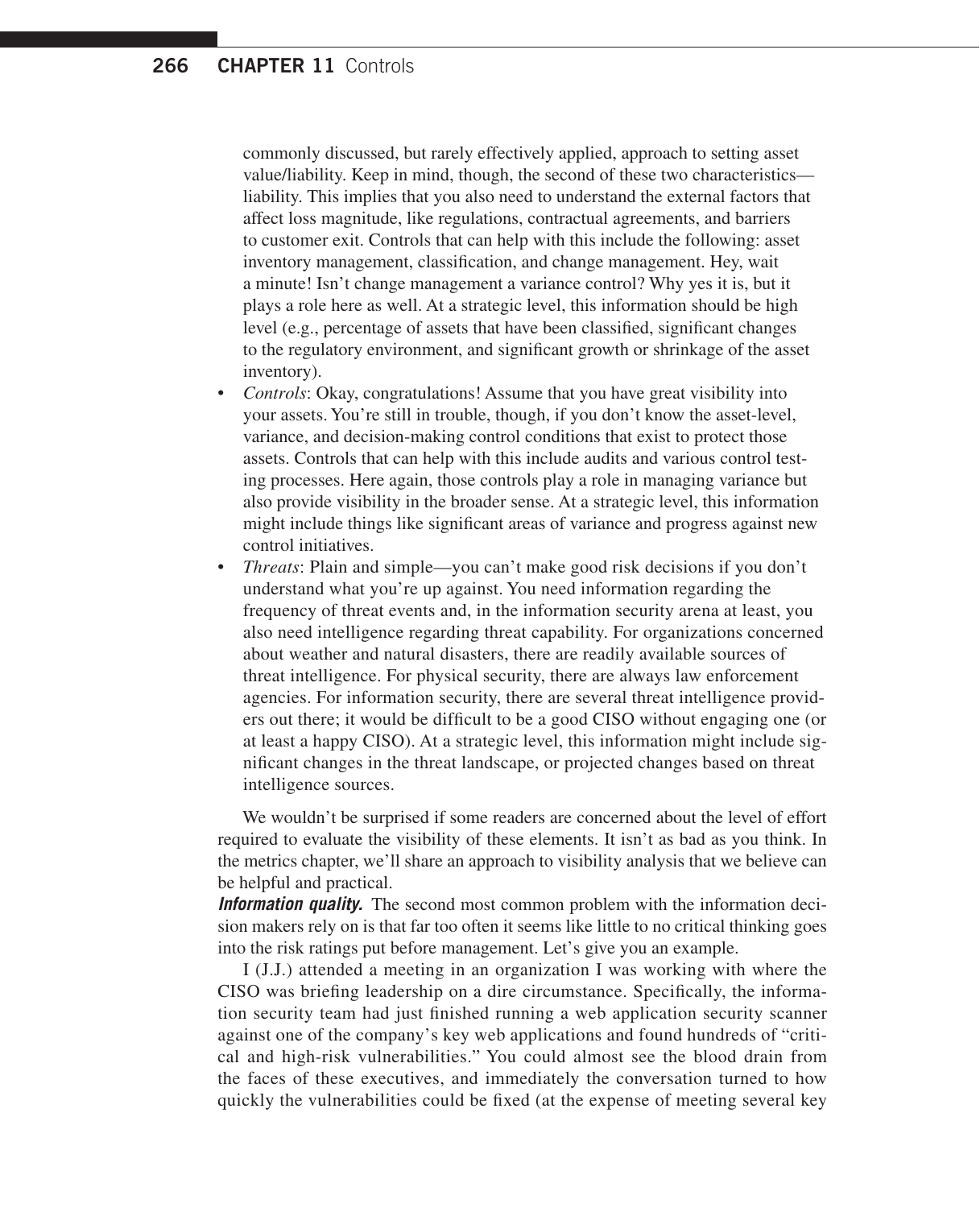business development initiatives). Before things went too far, though, I asked a few questions:

- Was this a new application or had it been on the Internet for a while? (Answer: It had been online for years.)
- Were the vulnerabilities new or had they likely been there a while? (Answer: Many were believed to have been there for months or years.)
- Was the application subject to threat events with any regularity? (Answer: Yes, it was constantly under attack.)
- Given the above, how come the company is still in business? (Answer: Blank stare)
- Had the organization regularly engaged consultants to test the security of the application? (Answer: Yes)
- Had they ever compromised the application? (Answer: No)
- Were they hiring qualified consultants? (Answer: Yes)

Clearly, something was wrong. Were we to believe the application scan results or the consultants? Or neither? Regardless, the tone in the room changed immediately from one of "Heaven help us!" to "Let's dig into this and get some better information." A little digging and analysis revealed the following: (1) there were only a handful of truly significant vulnerabilities, (2) the frequency of threat events was much lower than believed, and (3) they hadn't been scoping the consultant work to be very thorough. On the basis of this revised information, management aggressively tackled the most important deficiencies and developed longer-term remediation plans for the rest. They also budgeted for better consultant work.

Here is a quick question for you to see if you've been paying attention. Given the previous example, which controls ontology applies? If you said "asset-level controls," you get a silver star. Yes, the weaknesses within the application represented asset-level deficiencies (variances from the desired state) that indicated higher levels of vulnerability and, thus, risk. If you also said, "variance controls," you get a gold star. The existence of deficiencies in the application represented room for improvement in the organization's ability to prevent variant conditions. You get a platinum star if you also said "decision making" because they were operating with visibility deficiency in terms of good information about control conditions and threat landscape, and an information quality problem in terms of the scan result accuracy.

### **TALKING ABOUT RISK**

In both the asset-level and variance control ontologies, there were elements labeled "reporting" in the detection branches. Well, reporting to whom? Decision makers, that's who. And, thus, we have linkages between those ontologies and the decision-making ontology. The reporting branches in these ontologies are the sources of information that will be consumed by the decision-making processes, be they strategic, operational, or incident management related.

We will cover this more specifically in the risk management and metrics chapters, but it is worth pointing out now that the three control ontologies that make up risk management (asset level, variance, and decision making) represent a system of interrelated parts. As a system, what goes on in one can affect the others profoundly, which means the overall risk condition of an organization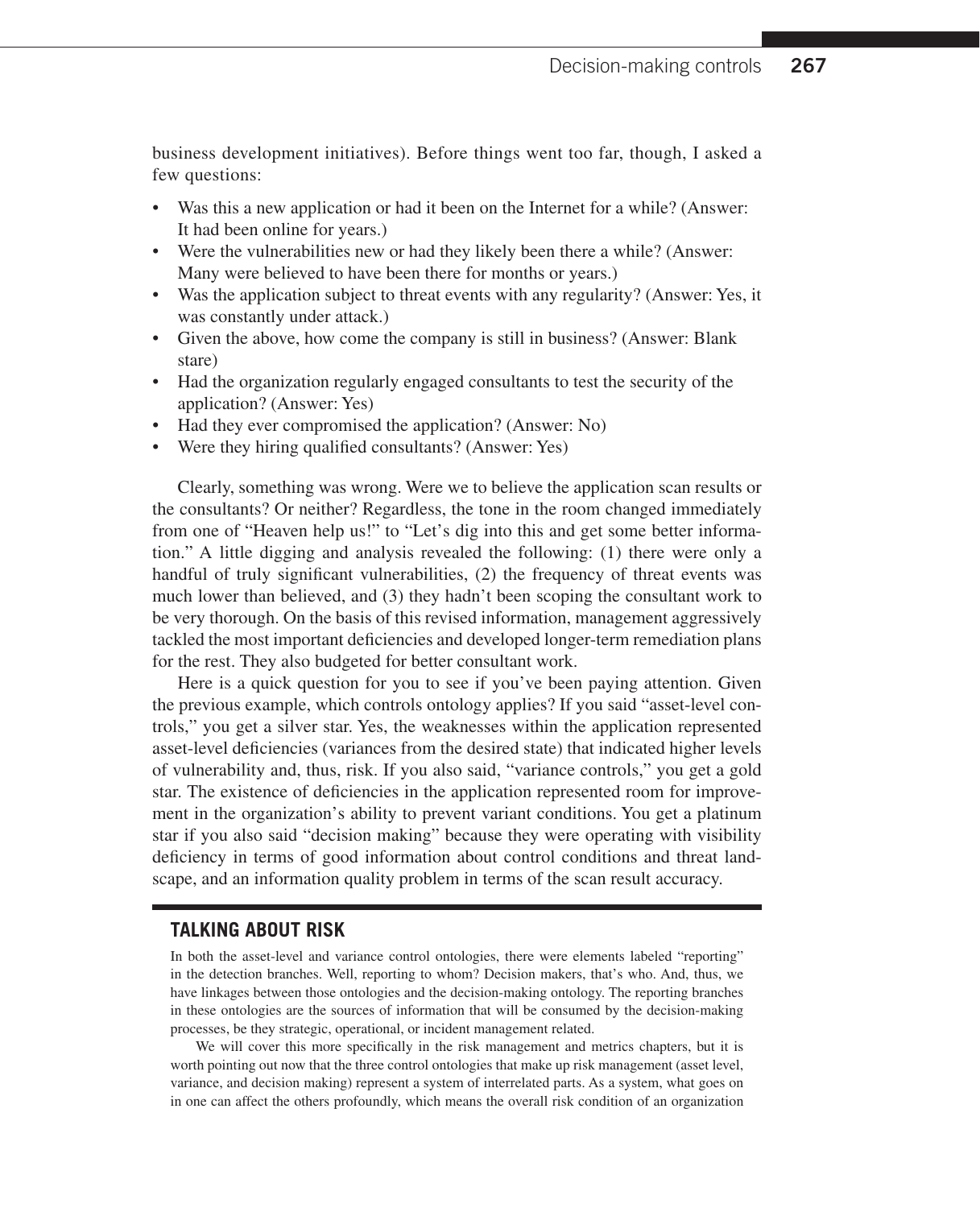is fundamentally driven by this system. The problem in our experience is that few organizations explicitly recognize and focus on this systemic/feedback point of view. Oh, there may be tacit recognition at a superficial level, and everybody talks about metrics, but almost nobody really understands the details or manages the system through meaningful data and analysis. It is generally off-the-cuff and highly reliant on the experience and intuition of the people within the organization—talk about variance!

That said, many organizations may feel they just don't have the resources required to really dive in and optimize their risk management system. We get that. We do believe, however, that by explicitly defining and describing how this system works we are enabling organizations to more easily recognize where they can make incremental improvements in this regard.

It's a bit harder to identify specific controls regarding information quality. About the closest thing we commonly encounter is when an organization stipulates that its information security personnel have certain certifications (e.g., certified information systems security professional, certified information security manager, and certified in risk and information systems control). The assumption being that certified professionals will provide better quality information to their stakeholders. Although this is true in some respects, as of this writing, none of these certifications (other than the Open Group FAIR certification) cover risk analysis and measurement effectively. This, combined with the prevailing poor risk measurement practices in the information security industry, leaves us believing that the quality of risk information being given to decision makers represents a major opportunity for improvement in risk management overall. Improvements that organizations should consider include the following:

- Having people trained and certified in FAIR (or at least have them read this book)
- Implement a process for risk analysis peer reviews
- Requiring periodic third-party reviews of the risk information provided to decision makers

Another information quality control in which we strongly believe is to have someone (usually the CISO or equivalent) sign his or her name to any risk report being used to drive key decisions (e.g., policy exceptions). This isn't a signature making him or her directly responsible for the decision being made, but rather his or her signature attests that the risk conditions described in the report are accurate given the information that was available at the time of the report. In other words, although CISOs shouldn't be held directly responsible for the decisions being made by the business, they should be held accountable for the quality of information used to guide those decisions. As a CISO, I (J.J.) have always implemented this control for two reasons: (1) to differentiate my accountability from those of the decision makers, and (2) to motivate me, and thus my team, to provide the best information we can given our resources. This control has saved my bacon on a couple of occasions when the risk report had indicated significant risk existed, management decided to accept the risk, and a loss event subsequently occurred. In both cases, I wasn't held accountable for the decision. In conclusion, managing risk effectively requires good information about risk. If that's broken, then everything else has to be strongly suspect.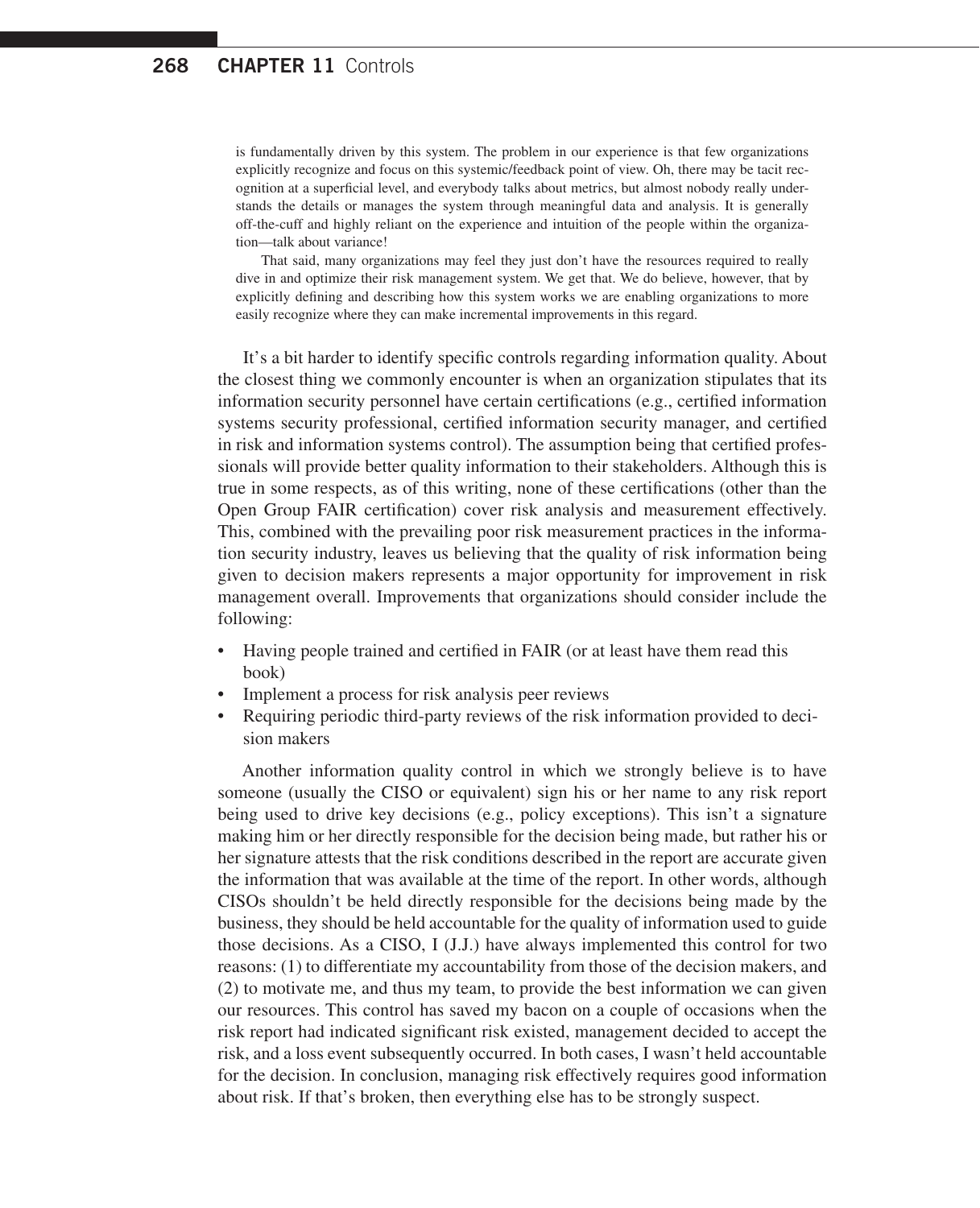# **TALKING ABOUT RISK**

Some people's response to this attestation of risk information quality control is, "Maybe I ought to call everything high risk so that my backside is always covered." First, that's the coward's way out. Second, they are every bit as likely to lose their job by being overly conservative as not because most business executives will see through that ruse in relatively short order. Look, if someone wants to lead an information security organization, he or she had better get used to the fact that he or she is accountable (formally or not) for helping the organization manage risk as *cost-effectively* as possible. The only way to do this is to have a solid understanding of risk, risk measurement, and risk management, and be able to communicate information effectively to decision makers. It isn't a simple job, and it takes a certain amount of intestinal fortitude. In using FAIR, we have been far more comfortable in our ability to meet these requirements.

**Information timeliness.** Okay, so we have (hopefully) made our point about visibility and information quality, but even the best visibility and highest quality information is of limited use if it gets to the decision makers too late. From a controls perspective, this is a little bit easier to wrap our arms around. An organization can establish policies and processes that will help ensure timely reporting for each of the three decision types. For strategic decisions, maybe it's quarterly and year-end reporting. For operational decisions, maybe it is weekly and monthly reporting via metrics and dashboards. For critical deficiencies and loss event management, maybe it is a service-level agreement stating that conditions of certain severities are reported within a certain number of hours. The good news is that we haven't usually seen as many problems with timeliness as we have with visibility and information quality.

### Decision maker

Great information about the risk landscape is for naught if the wrong people are making decisions. Over the years, we have seen what we believe is gradual improvement on this score in information security. For a long time, it seemed the prevailing mind set was that the CISO should be making policy and other major risk management decisions in organizations. Thankfully, we see more and more recognition that these are ultimately business decisions that need to be made by business executives. There is still room for improvement, to be sure, but at least things seem to be on the right path.

Regardless of the gradual improvement we think we see, this is still an opportunity for improvement in many organizations. In our experience, it boils down to two key points: (1) ensuring that decision maker(s) have the authority to make decisions, and (2) ensuring that they will be held accountable for their decisions.

**Decision-making authority.** Ensuring decision-maker authority is critical. Far too often, we have seen mid-level management making risk decisions that should be made at a much higher level within the organization. What makes someone authorized to make a decision? Two things come straight to mind, depending on the nature of the decision: (1) having the resources to support the decision and/or (2) having the means to enforce compliance. A great (horrible?) example of "authority gone wrong" is when information security leadership defines the information security policy and doesn't have it truly vetted and approved by executive management. In this (all too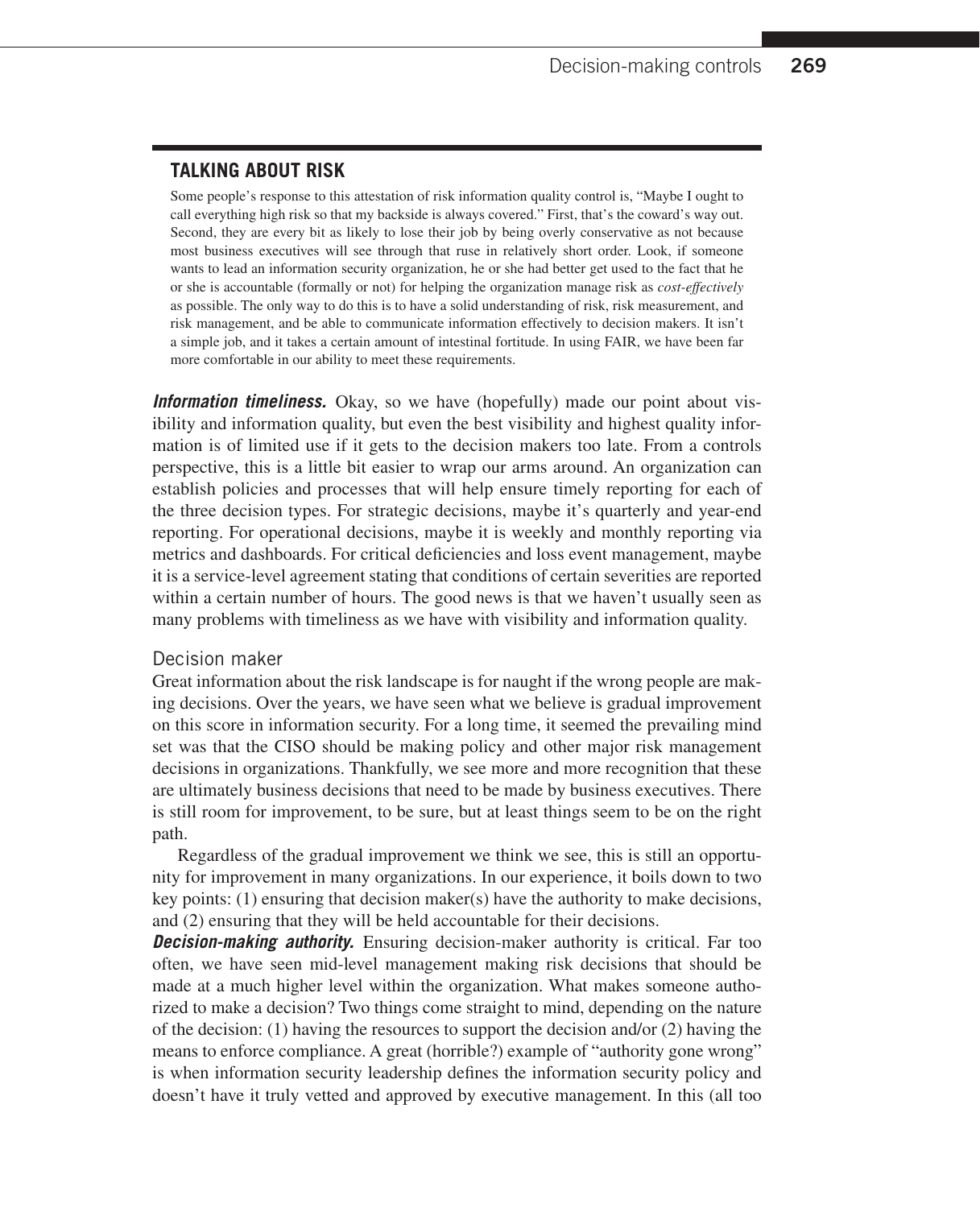common) example, personnel outside of the information security team often recognize that there are no real teeth behind the policies, so they feel free to ignore them. What's unfortunate is that some risk professionals will argue tooth and nail that executive business management can't make these decisions intelligently and should cede policy setting to information security leadership. First, executive management didn't get where they are by being slow witted. Second, the resources to get things done and the ability to apply consequences come from the business, not information security. As we have said before, it is incumbent on risk professionals to make sure they communicate the issues clearly to executives so that they are making good decisions. If executives don't "get it," the blame is on the risk professional, pure and simple.

So, what kind of controls can we apply to help ensure that decisions are made by the right people? There are three that we like a lot:

- Clearly defined roles and responsibilities
- ARCI (Accountable, Responsible, Consulted, Informed) chart, which is also sometimes referred to as a RACI chart
- Another is similar to an ARCI chart, but it specifically lays out what level of management is authorized to make risk decisions based on the magnitude of risk and the scope of risk (i.e., whether the risk issue only affects a department, or the entire organization). In some organizations, this is referred to as a Delegation of Authority document.

**Accountability.** Accountability is pretty closely related to authority—or at least you would think so. The problem is that when the wrong person is making a risk decision, he or she can often duck accountability by claiming he or she didn't know they did not have authority. This is a reasonably legitimate argument if an organization has not clearly defined authority levels. Another common accountability problem is "decision by committee." When everyone is responsible, nobody's accountable. A third problem from an accountability perspective is simply the often informal nature of decision documentation (i.e., if someone doesn't have to sign his or her name to a document, they tend to feel less accountable).

The best accountability control we've seen (assuming authority is well defined) is requiring decision makers to sign a statement that explicitly acknowledges their accountability. Most commonly, we see this on risk acceptance documentation and change management approvals. Of course, when an organization is first starting to enforce this as a requirement, there may be resistance by some decision makers. As a result, it's important that this requirement come from high up in the organization. When this is done right, it is remarkable how much more deliberate and risk averse many decision makers become. They will still take risk, of course, but odds are better that it will be more appropriate risk taking.

### **Detection**

For the feedback system to be complete, we also need to have the means of detecting when suboptimal risk decisions are being, or have been, made. The structure of this part of the ontology is likely to be familiar and probably obvious to you.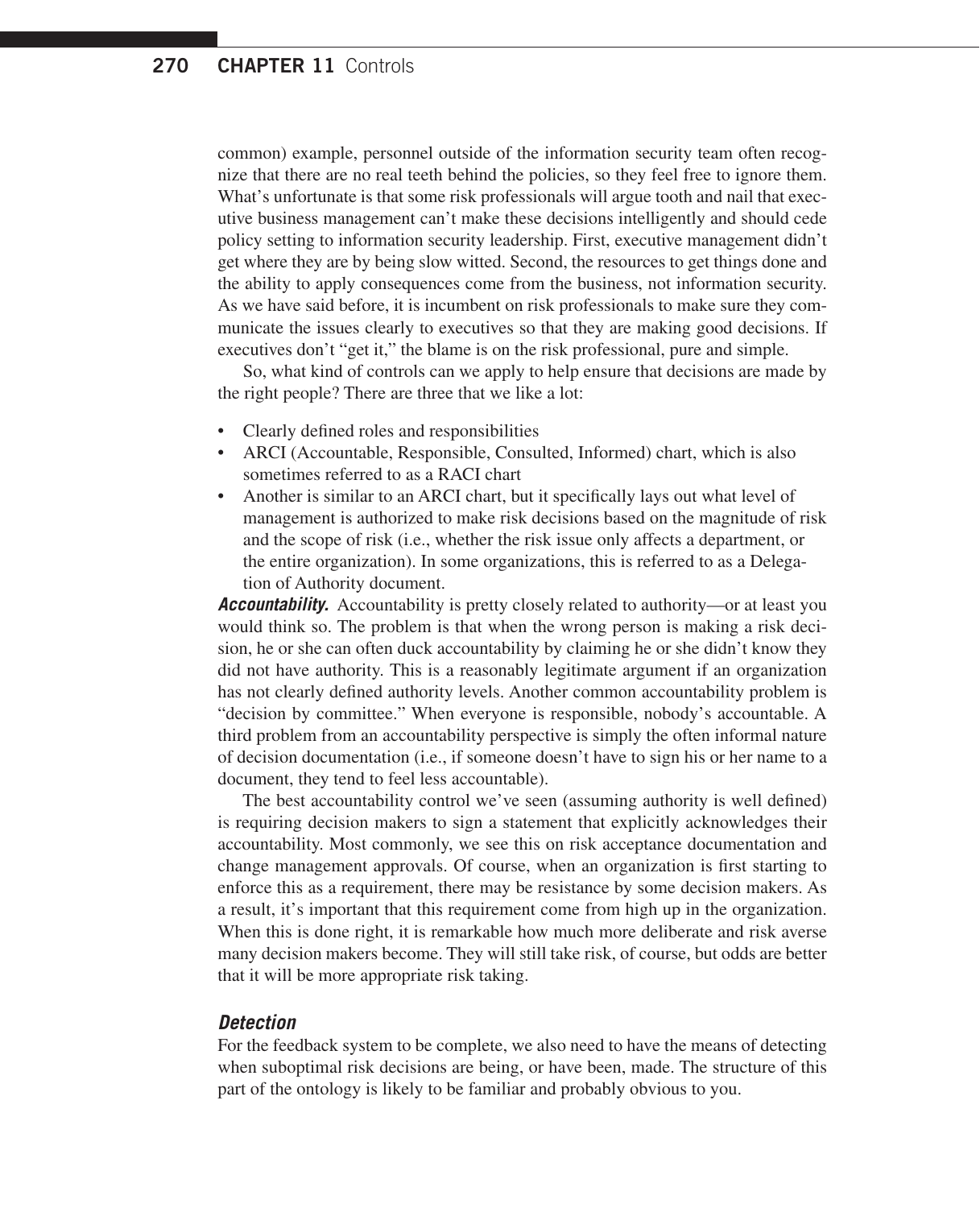### Visibility

Visibility into risk decision making in general has begun to improve in recent years because an increasing number of organizations implement more formal processes surrounding policy making, policy exceptions, change management, and information security strategy approvals. This is also one area where governance, risk, and compliance products have sometimes been helpful. However, these aren't the only, or even necessarily the best, points of visibility into suboptimal decisions. Other great sources include the following:

- Internal and external audits
- Regulatory examinations
- Security testing
- Loss events

The first three of these are often explicitly focused on identifying decisions that have (in someone's opinion) gone awry. For example, findings about inadequate policies and processes are essentially opinions about the decisions that drove those conditions. We won't debate here whether those opinions (and the decisions that helped to inform them) are all that well informed themselves. Nonetheless, the process of examining the decisions an organization makes provides visibility. Loss events can also be a great (if unfortunate) source of visibility into decisions that were poorly informed or made by the wrong person.

Although all four of these sources of visibility exist in most organizations to some degree, our experience has been that it is rare for an organization to explicitly recognize them as an opportunity to identify decision-related problems. This boils down to, again, being explicit in your approach to risk management.

### Recognition

We alluded to this previously, but all the visibility in the world is useless if we do not take the time and effort to examine decisions with an eye toward improvement. Was this audit finding due to suboptimal decision making at a policy, process, or other level? Was the information that guided this decision flawed in some material way? Did the right person make the decision? These are the types of questions we must ask if we hope to recognize opportunities for improvement. Absent this, we are stuck in risk management groundhog day—seeing the same decision-making problems repeatedly.

Controls to support the recognition of decision-making problems can include things like building root cause analyses questions into audit management and incident management processes. Other opportunities include things like performing periodic reviews of risk analyses being used to guide decisions. After all, there is no reason to wait for an incident or an audit finding to identify a problem.

### Reporting

Here again, this is straightforward. The good news is (or should be) that the conditions resulting from bad decisions are often reported as a natural part of the process.